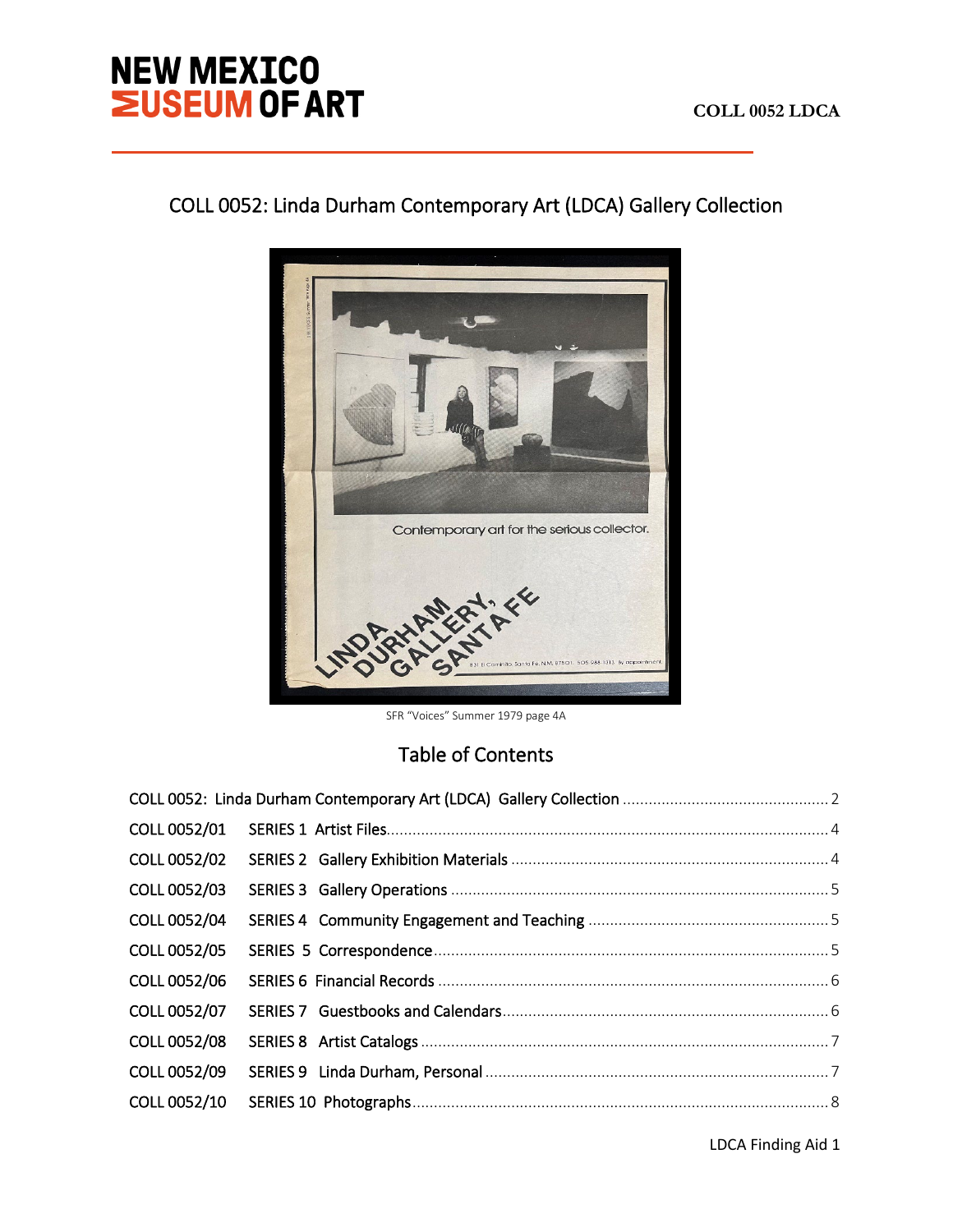# <span id="page-1-0"></span>COLL 0052: Linda Durham Contemporary Art (LDCA) Gallery Collection

History: Linda Durham owned and operated the Linda Durham Contemporary Art Gallery based in Santa Fe, New Mexico from 1979-2011. For over thirty years LDCA Gallery represented, promoted, and advocated for contemporary artists from New Mexico. Artists represented by the gallery over the years include: David Kimball Anderson, Victoria Bell, Greg Erf, Lawrence (Larry) Fodor, James Havard, Richard Hogan, Martin Cary Horowitz, Robert Kelly, Lucy Maki, Stacey Neff, Dana Newmann, Eugene Newmann, Terri Rolland, Peter Sarkisian, Laura Scandrett, Catherine Eaton Skinner, Yozo Suzuki, Erika Wanenmacher, and others.

Originally from New Jersey, Linda Graves Durham, (born 1942) moved to Santa Fe in 1966 with her husband Bart Durham who ran De La Pena Books. In Santa Fe, Linda Durham began her work in the art world as a researcher for Forrest Fenn in the late 1970s before starting her own gallery in 1979. Her first show "New Mexico in Toronto," in 1978, of artwork by New Mexico artists was envisioned as a traveling show first held in Toronto, Canada. From then on, she has been a force in the Santa Fe contemporary art scene running her gallery in multiple locations in Santa Fe, NM and for a time in New York City, NY. In 1980, her gallery opened at 400 Canyon Road, sharing space with De La Pena Books. In 1994 Durham moved the gallery to a custom studio/gallery space designed by local architect Beverly Spears at Linda Durham's personal property in Galisteo, NM. From 2002-2004, the Lemmons-Durham Gallery operated in New York with partner Bobbie Lemmons. In 2004, the Gallery returned to Santa Fe, remodeling a gallery space at 1101 Paseo de Peralta and then finally moving to 1807 Second Street in approximately 2009. LDCA Gallery closed permanently in March 2011.

As well as presenting regular gallery exhibitions in Santa Fe, LDCA maintained a presence in numerous art fairs in Los Angeles, Chicago, Phoenix, Miami, and Santa Fe. Additionally, LDCA and artists participated in international art fairs such as Art Cologne in Germany, special exhibitions, and benefit shows both abroad and in the United States.

Ever energetic, dedicated to her artists and her New Mexico community, Linda Durham was an active participant and supporter in many areas of the Santa Fe arts and cultural scene. Always involved in the Santa Fe arts community, she was on the SITE Santa Fe Local Advisory Committee, participated in benefit auctions and exhibits, and even ran for Mayor of Santa Fe in 1994. Linda Durham taught workshops on art as investment in Santa Fe, spoke at workshops in Salt Lake City, Utah, and from 2005-2008 taught the class "Contemporary Art Gallery Issues" at the Santa Fe Community College.

Her activism is not just local; Linda Durham traveled in 2004 with the CODE PINK (Women for Peace) Delegation on a trip to Bagdad and presented at the Santa Fe Art Institute. She was also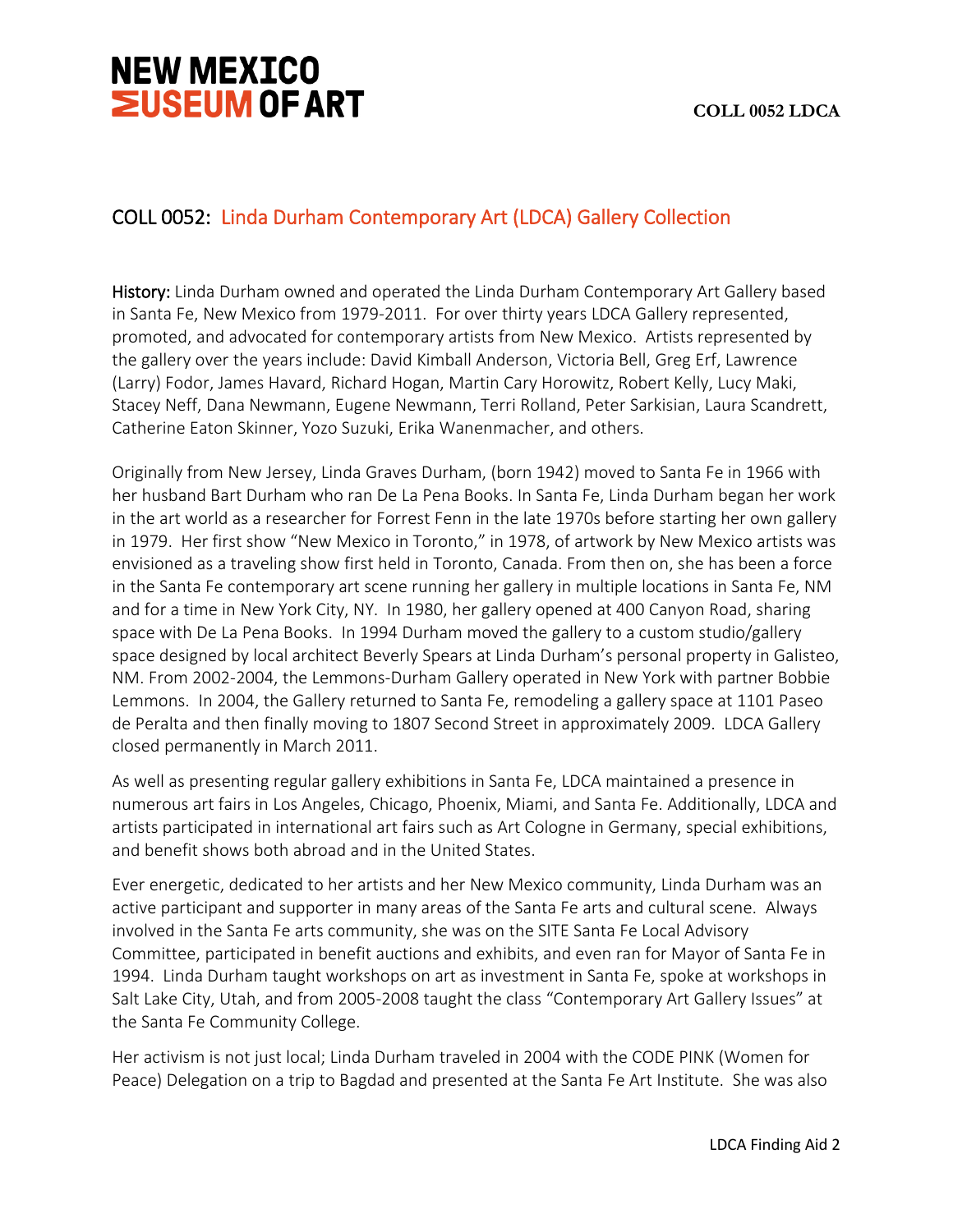part of an UNRWA (United Nations Relief Works Agency) delegation that traveled to Gaza for the occasion of International Women's Day (2009).

She is a self-described human rights advocate, adventurer, and author. Throughout all her travels, moves and collaborations, Linda Durham is a continual advocate for her artists and LDCA remained dedicated to representing New Mexico -based artists. As she says on [Visual Art Source,](https://www.visualartsource.com/index2.php/venue/view/1512-linda-durham-contemporary-art----closed) [\(Linda Durham Contemporary Art - Closed - Visual Art Source\)](https://www.visualartsource.com/index2.php/venue/view/1512-linda-durham-contemporary-art----closed) "[w]e have worked and played to create a special spirit here, one that speaks to the importance of Art and Community. We are interested in meaningful dialogue, and original ideas. Our mission, (my mission), is the neverending search for and rescue of Truth and Beauty."

# Sources:

Abatemarco, Michael. "Reinventing Oneself: Linda Durham Asks What's Next." *Santa Fe New Mexican*, February 21, 2021, updated March 19, 2022. [https://www.santafenewmexican.com/pasatiempo/books/reinventing-oneself-linda-durham](https://www.santafenewmexican.com/pasatiempo/books/reinventing-oneself-linda-durham-asks-what-s-next/article_4750b93e-5b3c-11eb-ab99-af50808391e3.html?msclkid=1e4d3c23d09311eca7812b8fbd5ce9b9)[asks-what-s-next/article\\_4750b93e-5b3c-11eb-ab99](https://www.santafenewmexican.com/pasatiempo/books/reinventing-oneself-linda-durham-asks-what-s-next/article_4750b93e-5b3c-11eb-ab99-af50808391e3.html?msclkid=1e4d3c23d09311eca7812b8fbd5ce9b9) [af50808391e3.html?msclkid=1e4d3c23d09311eca7812b8fbd5ce9b9](https://www.santafenewmexican.com/pasatiempo/books/reinventing-oneself-linda-durham-asks-what-s-next/article_4750b93e-5b3c-11eb-ab99-af50808391e3.html?msclkid=1e4d3c23d09311eca7812b8fbd5ce9b9)

Durham, Linda. "About Linda Durham". *Linda Durham*. <https://www.lindadurham.us/about.html>

Durham, Linda. Art Gallery-Linda Durham Contemporary Art-closed: Visual Art Source. n.d. [https://www.visualartsource.com/index2.php/venue/view/1512-linda-durham](https://www.visualartsource.com/index2.php/venue/view/1512-linda-durham-contemporary-art----closed)[contemporary-art----closed](https://www.visualartsource.com/index2.php/venue/view/1512-linda-durham-contemporary-art----closed)

Durham, Linda. Still Moving: A memoir. Santa Fe: Mobius Pathways Press, 2020.

Fischer, Zane and Rani Molla. "A Creative Life" *Santa Fe Reporter (sfreporter.com).* February 28, 2011. <https://www.sfreporter.com/news/coverstories/2011/02/28/a-creative-life/>

Provenance: Records of Linda Durham Contemporary Art (LDCA) Gallery were donated to the New Mexico Museum of Art (NMMOA) in 2012 by Linda Durham, owner (see Deed of Gift). Records were produced and/or collected by LDCA Gallery.

Scope and Content: Consists of records generated by or collected by Linda Durham Contemporary Art Gallery and/or Linda Durham, owner during the years of operation. Records pertain to the gallery, its operations, clients, artists, and Linda Durham, owner. Contains gallery and exhibition records; gallery sales and financial records; correspondence; records related to individual artists; images of artists' works in many formats including prints,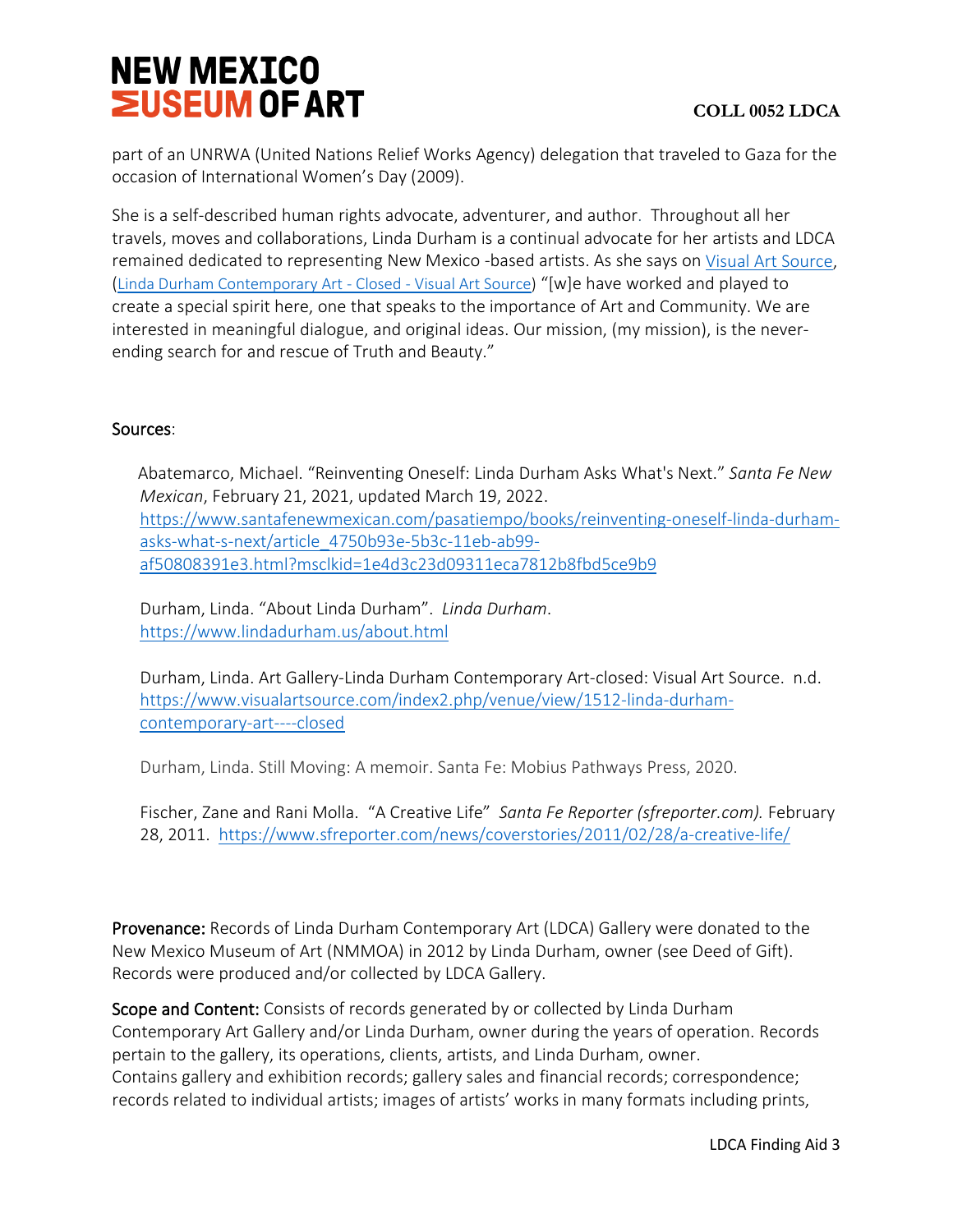slides, photo-transparencies, digital files on CD; videos; newspaper and magazine ads and articles; posters; gallery guestbooks and calendars; artist catalogs; CDs, VHS tapes; black and white and color photographs.

# Dates: 1976-2011, inclusive

# Extent: 36 LF

Arrangement: 10 Series: 1. Artist Files 2. Gallery Exhibition Materials 3. Gallery operations 4. Community Engagement and Teaching 5. Correspondence 6. Financial Records 7. Guest Books and Calendars 8. Artist Catalogs 9. Linda Durham, Personal 10. Photographs

# Locations:

| <b>Shelf 9:</b> Row 3 BOXES 1-3; Row 4 BOXES 4-6; Row 5 BOXES 7-9; Row 6 BOXES 10-12 |
|--------------------------------------------------------------------------------------|
| Shelf 10: Row 1 Slide Boxes 1-4; Row 2 BOXES 13-15; Row 3 BOXES 16-18;               |
| Row 4 BOX 19, Flat Photo Boxes 1-4, Photo Boxes 1-6                                  |
|                                                                                      |

FLAT FILE 1: Drawer 2 OS Folders 1-4

# <span id="page-3-0"></span>COLL 0052/01 SERIES 1: ARTIST FILES

Dates: circa 1979 – circa 2011

Scope and Content: Comprised of records related to artists represented or shown at Linda Durham Contemporary Art Gallery. Includes artist resumes, artist statements, copies of press about artist and artwork, press releases, show announcements, images of artwork including slides, prints, and transparencies; also includes CDs that appear to contain digital image files of artists' work and related documents. Also includes various VHS tapes related to some of the artists, including Rick Dillingham, Patrick McFarlin, Christopher Romero. When present, artists' catalogs are in Series 08 as they were separated by the gallery.

Arrangement: numbered file units

Organization: File Units organized by artist name (alphabetical)

Locations: Boxes 1-5; Slide Boxes 1-4; Photo Boxes 1-2; Flat File 1, Folder 1; Boxes 17-19 (see container list for artists included).

# <span id="page-3-1"></span>COLL 0052/02 SERIES 2: GALLERY EXHIBITION MATERIALS

Dates: 1978-2010, bulk 2000-2010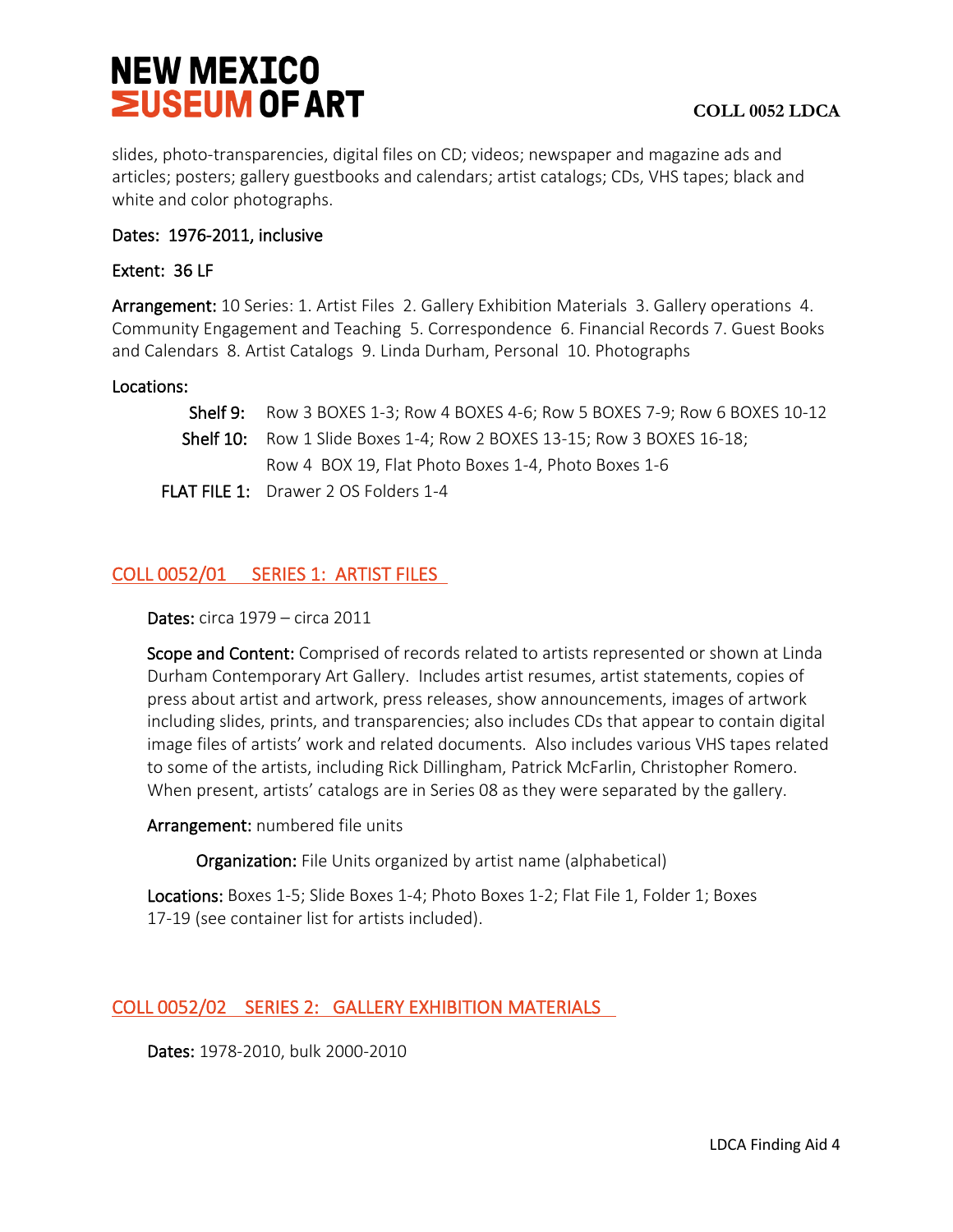

Scope and Content: Comprised of records relating to exhibits shown or produced by LDCA, either at the gallery or elsewhere such as at art fairs. Includes invitations, exhibition records, records related to LDCA presence at art fairs, press or publicity about the gallery, and press releases.

Arrangement: 4 Sub-Series: A. Gallery Announcements and Exhibit Invitations; B. Exhibition Materials; C. Special Shows and Art Fairs; Press and Press Releases

Locations: BOXES 6-7; BOX 17; BOX 18; FLAT FILE 1

### <span id="page-4-0"></span>COLL 0052/03 SERIES 3: GALLERY OPERATIONS

Dates: 1982-2010, bulk 1999-2010

Scope and Content: Contains records related to operating LDCA Gallery in its locations in Santa Fe, NM and New York, NY. Includes gallery contact list, memos, staff meeting agendas, ownership agreements, inventories, and loan and consignment records.

Arrangement: 1 series

Locations: BOXES 7-8; BOX 19; FLAT FILE 1

### <span id="page-4-1"></span>COLL 0052/04 SERIES 4: COMMUNITY ENGAGEMENT AND TEACHING

Dates: 1987-2010, bulk 2001-2010

Scope and Content: Comprised of 2 subseries containing records relating to projects with community entities such as SITE Santa Fe, benefits and projects, and community outreach such as the gallery's essay contests. Also includes Linda Durham's teaching materials at various workshops and at Santa Fe Community College.

Arrangement: 2 Subseries: A. Community Engagement and Special Projects; B. Teaching and Workshops

Locations: BOX 8

#### <span id="page-4-2"></span>COLL 0052/05 SERIES 5: CORRESPONDENCE

Dates: 1982-2003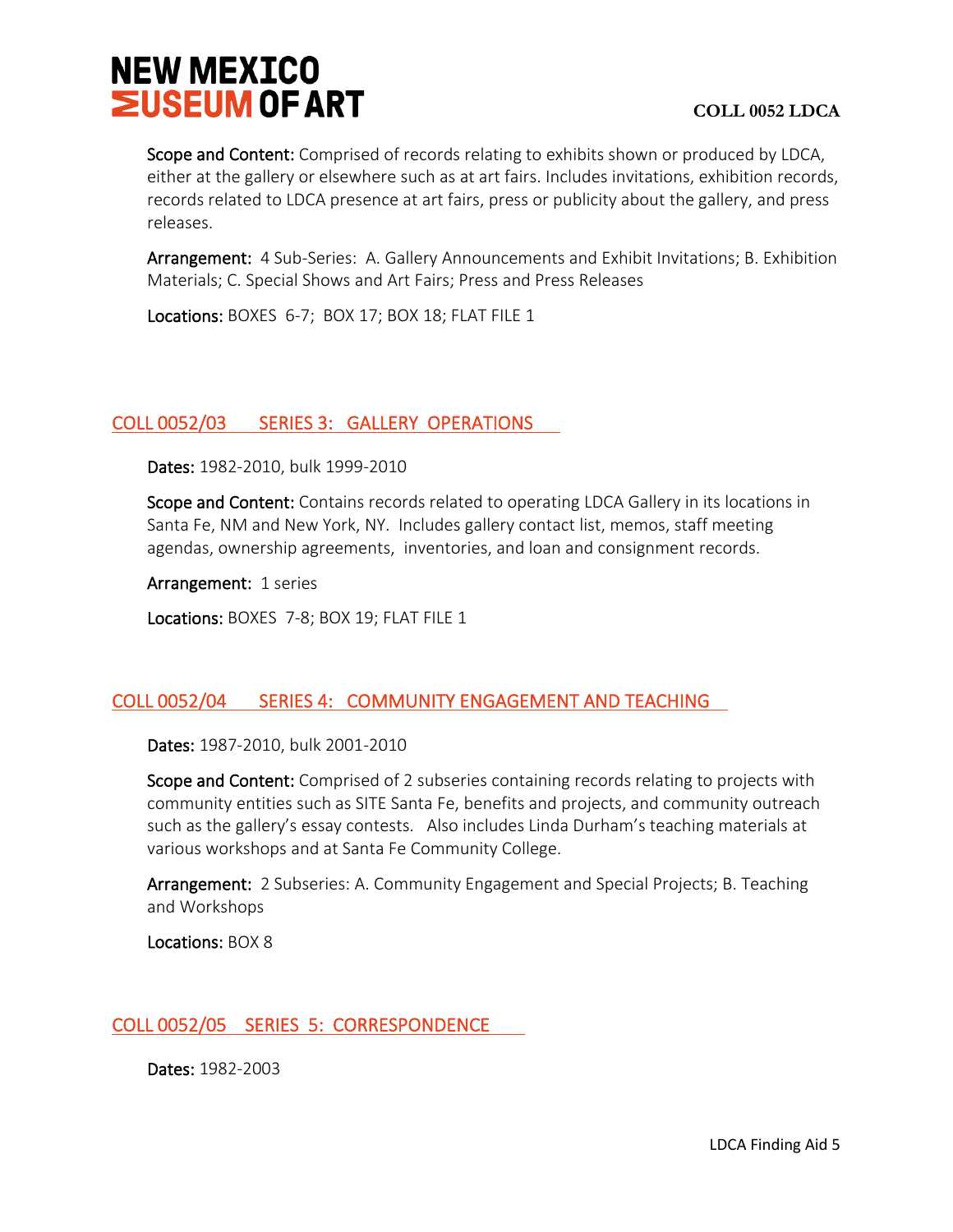Scope and Content: Comprised of 3 subseries of correspondence. These records are in original order as organized by LDCA. Subseries A contains correspondence with clients and is arranged in alphabetical order by client last name. Subseries B was maintained as a separate set of records and contains the gallery copies of letters sent to clients. Subseries C contains what LDCA gallery called "Tickle Files" and these appear to be outreach letters sent to existing and new clients, as well as other potential buyers, to stimulate interest in art sales.

Arrangement: 3 Subseries: A. Gallery Correspondence, General; B. Gallery Copies of Sent

Letters; C. "Tickle Files" (Client Outreach Letters)

Organization: maintains original order

Locations: BOXES 8-10

# <span id="page-5-0"></span>COLL 0052/06 SERIES 6: FINANCIAL RECORDS

Dates: 1987-2011

Scope and Content: Comprised of four subseries containing the financial records of the gallery and MarchForth LTD, the gallery's limited-liability entity. Subseries A includes the gallery's copies of billing invoices sent to clients for art sales and the invoices for membership in the Patronship Program (2010). Subseries B contains records of payments made to the artists as a result of the gallery art sales; while these are often carbon copies of the invoices sent to clients, they were maintained as a separate record group and are arranged by artist's last name. Subseries C contains records of payments made to other entities for services or goods related to gallery expenses such as printing, crating, and shipping. Subseries D contains financial summaries and statements.

Arrangement: 4 Subseries: A. Billing Invoices for Art Sales 1987-2010; B. LDCA Payments Made to Artists (artist payments); C. Other Invoices Paid; D. Financial Summaries and Reports

 Organization: at times chronological and at other times alphabetical according to original order of records.

Locations: BOXES 10-15

# <span id="page-5-1"></span>COLL 0052/07 SERIES 7: GUESTBOOKS AND CALENDARS

Dates: Bulk dates 2005-2010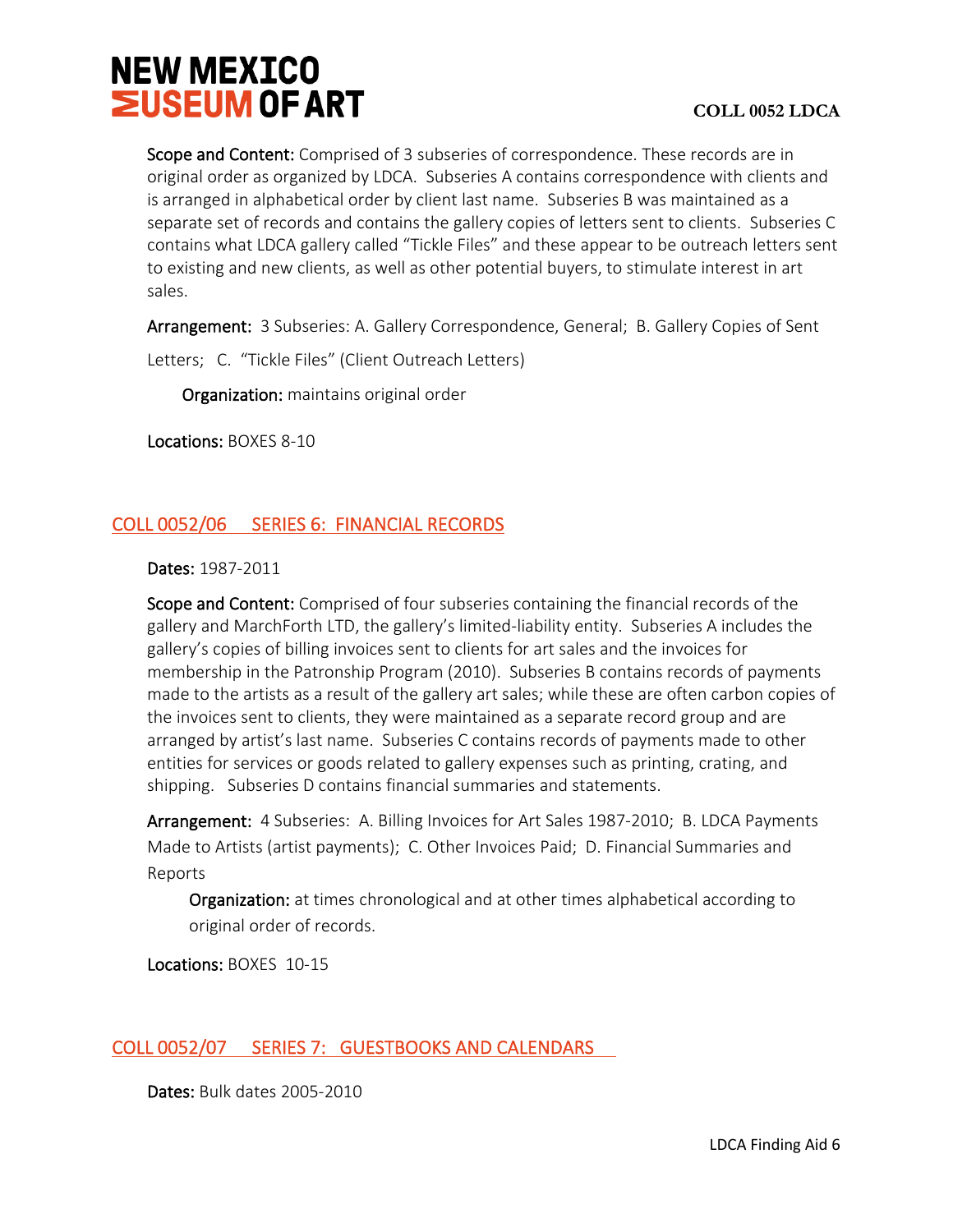Scope and Content: Contains 1 phone message logbook; 4 business calendars (2005, 2008-2010), and 17 "Guestbooks" (undated) from the gallery shows and art fairs. These contain names, addresses, comments, notes, business cards often stapled onto the pages.

Arrangement: 1 series

Locations: BOX 16

# <span id="page-6-0"></span>COLL 0052/08 SERIES 8: ARTIST CATALOGS

Dates: many undated

Scope and Content: Softcover artist books/publications of artists' work, often to accompany an exhibit.

Arrangement: 1 series

Locations: BOX 17

# <span id="page-6-1"></span>COLL 0052/09 SERIES 9: LINDA DURHAM, PERSONAL

Dates: 1976-2010, bulk

Scope and Content: Contains records related to Linda Durham's personal projects, relationships, and interests. This includes records of her political activism, travel, and involvement in CODE PINK women for Peace trip to Iraq, International Women's Day trip to Gaza, and a trip to Uzbekistan. Also includes posters and some campaign material from her 1994 run for Mayor of Santa Fe. Additionally, this series includes some personal correspondence comprised of letters, cards, and notes. There are also some invitations and show announcements sent to her and Bart Durham. Also included are a few posters collected by Linda Durham over the years; these include a poster for her own performance "MobiusTrip"; a poster for the art show "New Mexico in the Bay Area" at the Syntex Gallery in Palo Alto (possibly signed); a poster featuring work by Richard Hogan, a poster signed by Eli Levin for the 1978 Armory Show (the 1977 Armory Show included many artists who would eventually be represented by Linda Durham including Sam Scott, Jerry West, Eugene Newmann, Dana Newmann, and Paul Sarkisian). The series also contains numerous items of ephemera related to Santa Fe arts, history, and culture from the 1980s and 1990s. This includes maps, show announcements, pamphlets, and brochures, including brochures from the Santa Fe Art Fair of1981. As Linda Durham lived in Galisteo and had the gallery there from 1994-2004 issues of the Galisteo local newsletter "El Puente" edited by resident Lucy Lippard are also included in this series.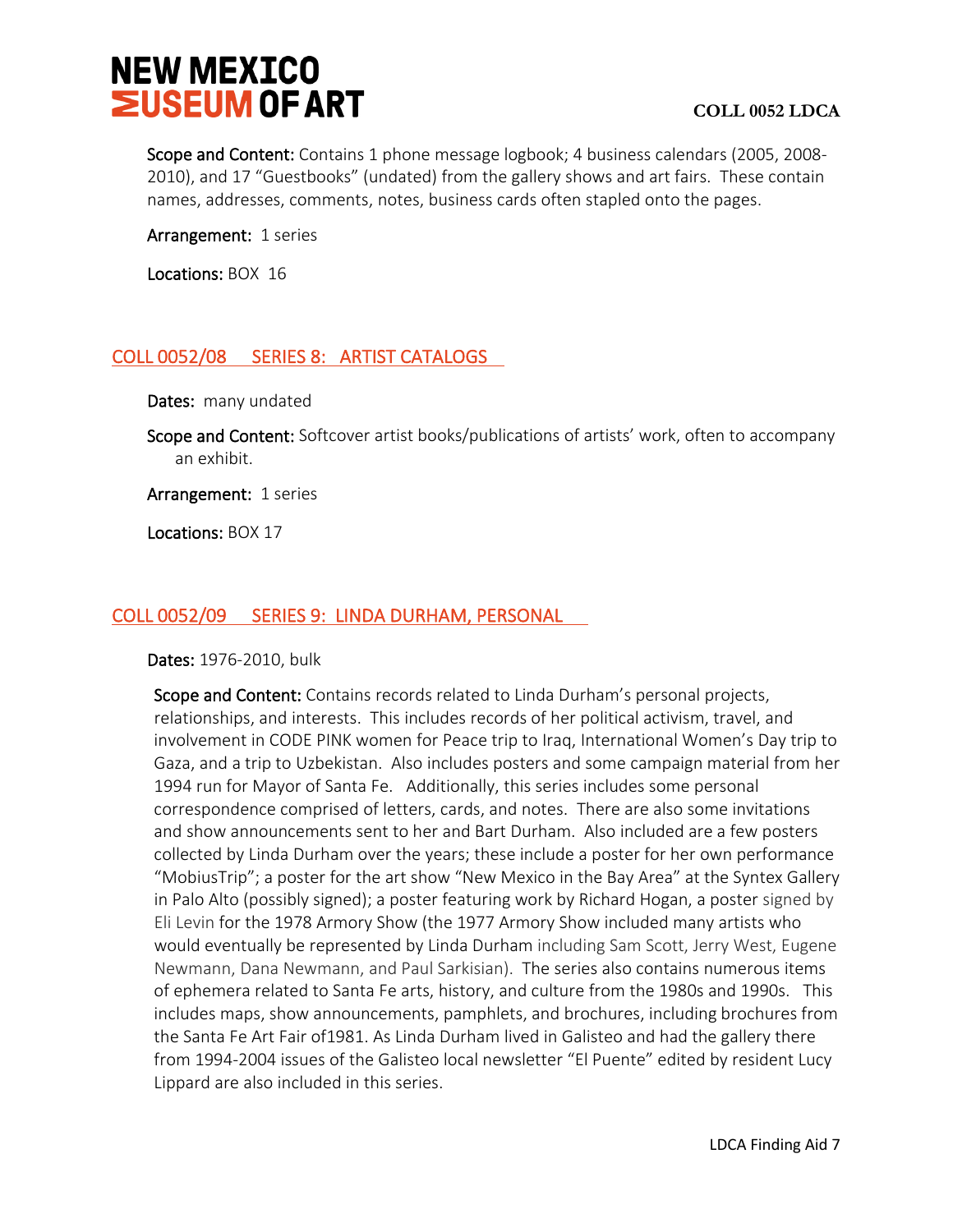



Arrangement: 1 series

Locations: BOX 14; BOX 19; FLAT FILE 1

# <span id="page-7-0"></span>COLL 0052/10 SERIES 10 PHOTOGRAPHS

Dates: Bulk dates 1979-2010

Scope and Content: Contains color and black and white photographs of gallery events, artists, guests, Linda Durham, gallery staff, and others at the Canyon Road Gallery and the gallery in Galisteo, NM. Also includes photographs from assorted other events and locations such as Art Chicago (2000), photographs taken at a Los Angeles Art Fair which includes a photograph of Linda Durham with then LA Mayor Willie Brown, a LDCA Gallery 10<sup>th</sup> Anniversary party, Linda Durham's first exhibit, "NM in Toronto" in Canada (1979), and others. Also includes professional photographs done of Linda Durham and others in the gallery or studio. Notably, there are black and white photographs of early paintings by Allen Graham (circa 1979-1980) and a black and white photograph of Linda Durham in gallery with Allen Graham painting. Additionally, there are a few black and white photographs of an unidentified artist at work.

#### Arrangement: 1 Series

Organization: Original order

Locations: BOXES 3-6; FLAT PHOTO BOXES 1-4;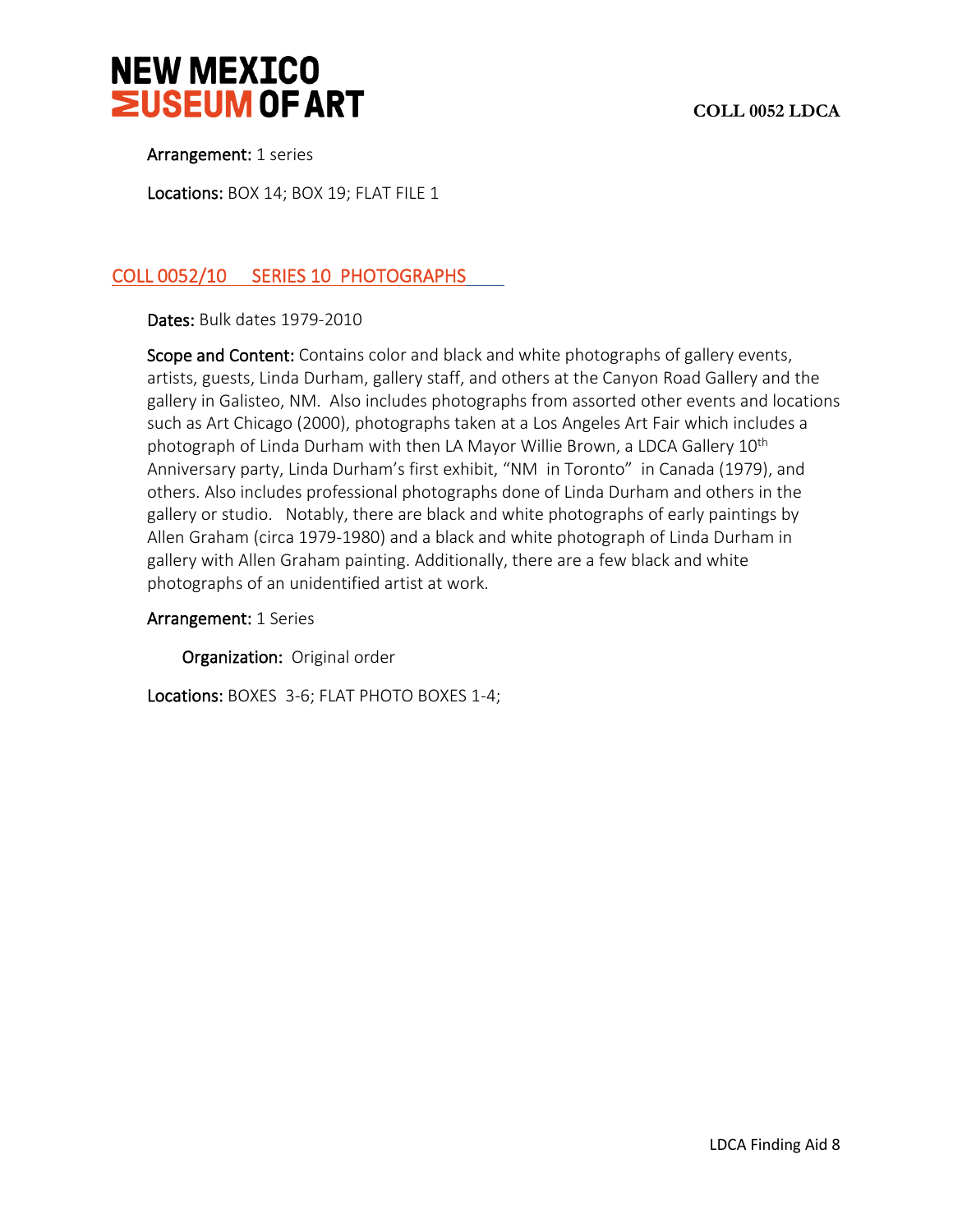# Collection 0052, Linda Durham Contemporary Art: Container List

# COLL 0052/01

j

# SERIES 1: ARTIST FILES

*Organized in numbered file units File Units arranged by artist name (alphabetical) Boxes 1-5; Slide Boxes 1-4; Photo Boxes 1-2; Flat File 1, Folder 1; Boxes 17-19*

BOX 1 -001 David Kimball Anderson; Original Print in FLAT FILE 1, Folder 1 -002 John Andolsek -003 Ben Zion Avivi -004 Victoria Bell -005 Ciel Bergman (Cheryl Bowers) -006 Phil Binaco -007 Carlotta Boettcher -008 Rodney Carswell -009 John Connell; Signed poster in FLAT FILE 1, Folder 1 -010 Michelle Cooke -011 Dirk De Bruycker -012 Rick Dillingham -013 John Dunn -014 Michael Eastman BOX 2 -015 Greg Erf -016 Nathaniel Freeman -017 Linda Fleming -018 Larry (Lawrence) Fodor; 2 Portfolio Binders in BOX 18 -019 Robert Gaylor

- -020 Eric Garduño
- -021 Florencio Gelabert
- -022 Shaun Gilmore
- -023 Raphaëlle Goethals
- -024 Gloria Graham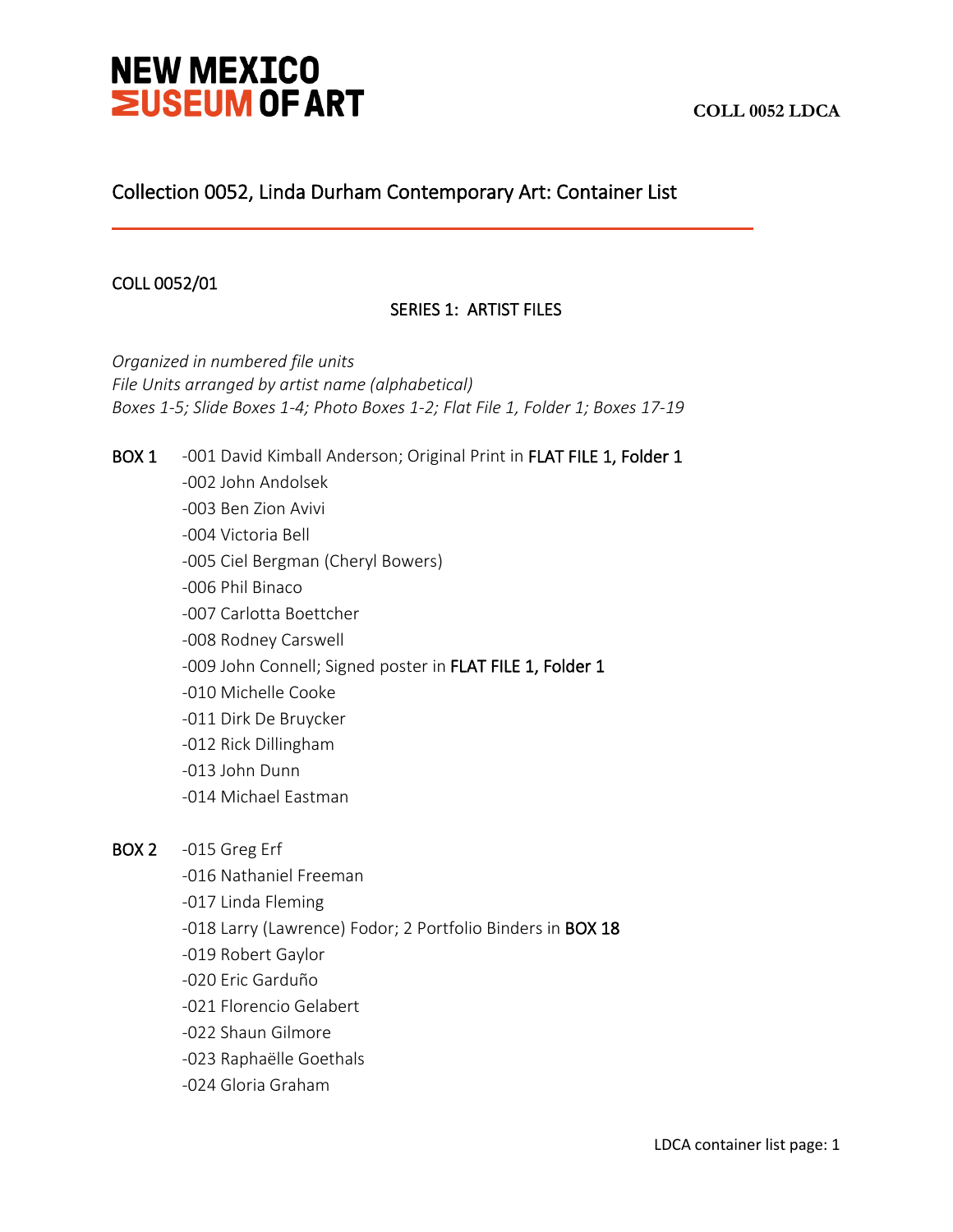# **COLL 0052 LDCA**

- -025 Harmony Hammond -026 James Havard
- -027 Grant Hayunga
- -028 Richard Hogan
- -029 Martin Cary Horowitz
- -030 Jim Jag
- -031 Raymond Jonson
- -032 Peter Joseph

BOX 3 -033 Robert Kelly

- -034 Tracy Krumm
- -035 Eve Andrée Laramée
- -036 Orlando Leibovitz
- -037 Avra Leodas
- -038 Ana MacArthur
- -039 Carlos Machado
- -040 Lucy Maki
- -041 Frank McEntire
- -042 Patrick McFarlin
- -043 Amie Laird McNeel
- -044 Carol Mothner
- BOX 4 -045 Tomas Nakada
	- -046 Stacy Neff
	- -047 Dana Newmann
	- -048 Eugene Newmann
	- -049 John Nichols
	- -050 Charles Thomas O'Neil
	- -051 Jennifer Onofrio
	- -052 Tasha Ostrander
	- -053 Robert Parke Harrison
	- -054 Adam Randolph
	- -055 Zachariah Rieke
	- -056 Holly Roberts
	- -057 Terri Rolland
	- -058 Christopher Romero
	- -059 Peter Sarkisian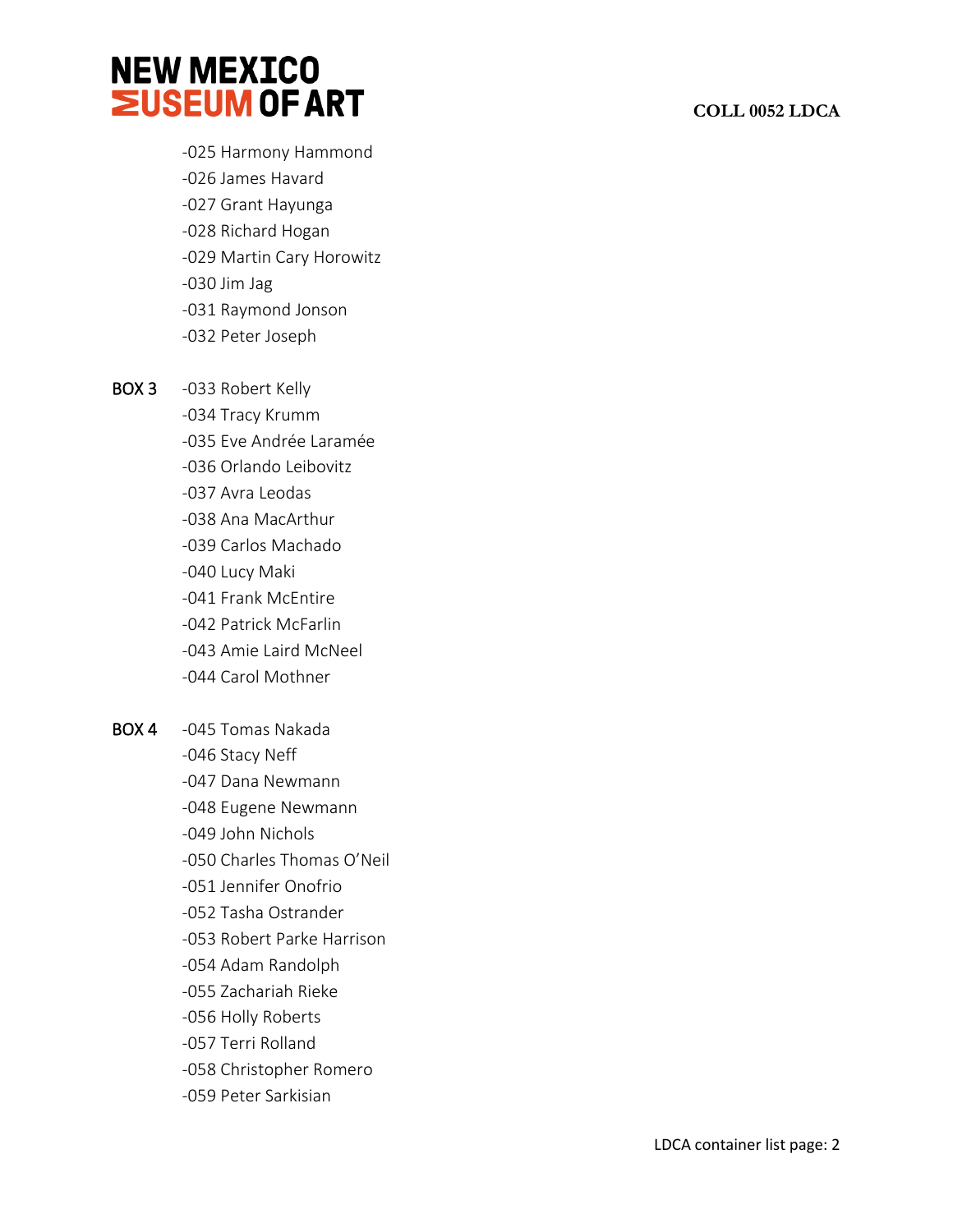

- -060 Paul Sarkisian
- -061 Laura Scandrett
- -062 Sam Scott
- -063 Catherine Eaton Skinner; Portfolio in BOX 18
- BOX 5 -064 Richard Smith
	- -065 Yozo Suzuki
	- -066 John Tinker
	- -067 Judy Tuwaletstiwa
	- -068 Woody Vasulka
	- -069 Tom Waldron
	- -070 Erika Wanenmacher
	- -071 Jerry West; Original Print in FLAT FILE 1, Folder 1
	- -072 James Westwater
	- -073 Joanne Yanoff
	- -074 Baochi Zhang
	- -075 Barbara Zusman
	- -076 Other Artists: Artists Not Represented or Shown
	- -077 Other Artists: Cuban Artists
	- -078 Other Artists: Egyptian Artists

# COLL 0052/02

# SERIES 2: GALLERY EXHIBITION MATERIALS

*Organized in 4 subseries; Boxes 6-7; Box 18; Flat File 1*

# 0052/02.01 A: Gallery Announcements and Exhibition Invitations

- BOX 6 Folder 1. Exhibition Invitations/Show Announcements 1978-1989
	- 2. Exhibition Invitations 1990-1999
	- 3. Exhibition Invitations 2000-2005
	- 4. Exhibition Invitations 2000-2005
	- 5. Exhibition Invitations 2005-2010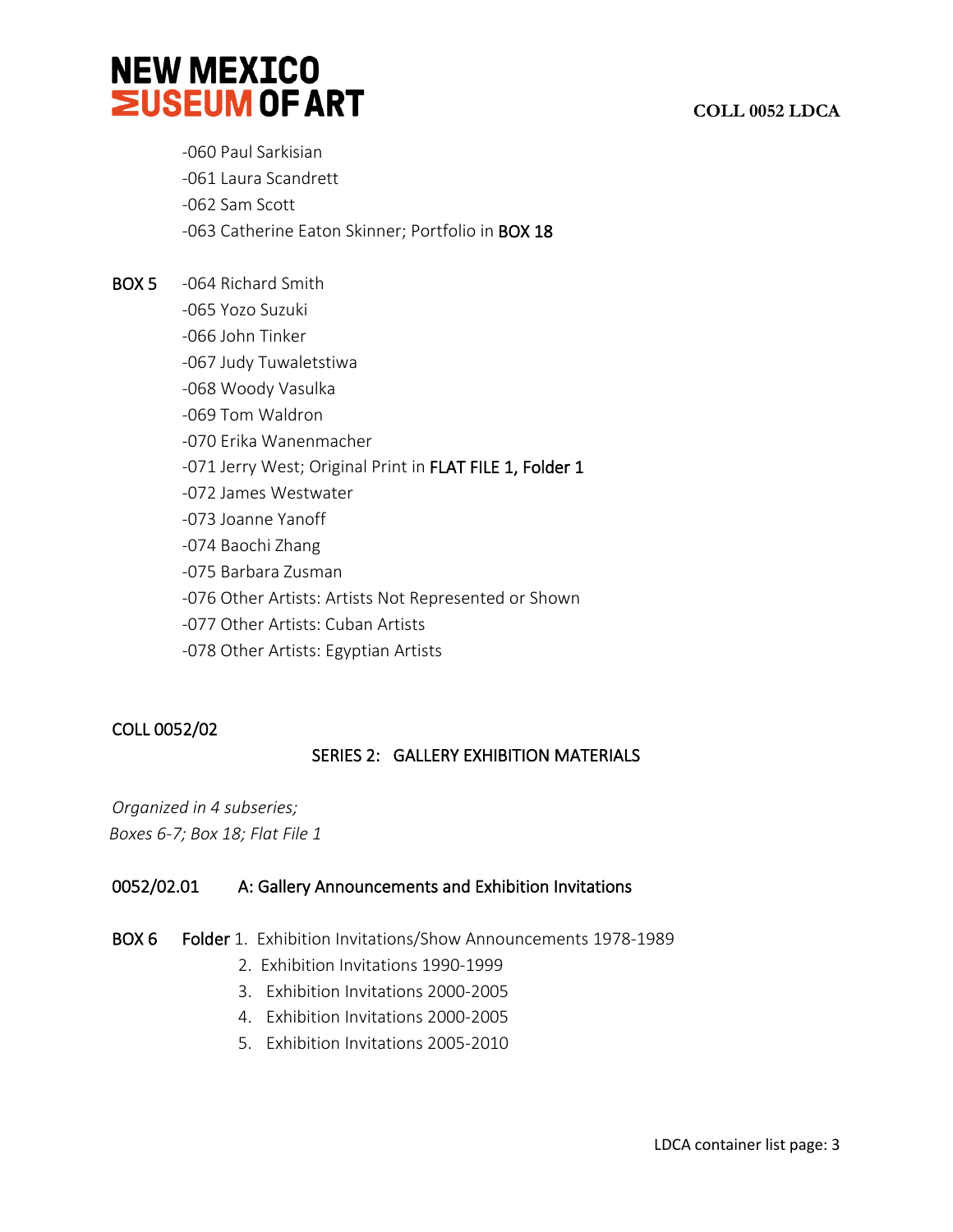# **COLL 0052 LDCA**

# 0052/02.02 B: Exhibition Materials

BOX 6 Folder 6. Show Sheets: Artists, Prices, Notes and Gallery Binder

- 7. Show Sheets: Artists, Prices, Notes 2004-2007 (folder 1 of 2)
- 8. Show Sheets: Artists, Prices, Notes 2004-2007 (folder 2 of 2)
- 9. Show Sheets: Artists, Prices, Notes 2008-2011
- 10. Installation Photographs and Instructions
- 11. Installation Photographs and Instructions
- 12. Exhibit: "New Mexico in Toronto" Press and Announcement 1978
- 13. Exhibit: "New New Mexico" in Edinburgh, Scotland: Press and Photographs 1980
- 14. Exhibit Materials: "19<sup>th</sup> and 20<sup>th</sup> Century Master Drawings" 1980
- 15. Exhibit Materials "19<sup>th</sup> and 20<sup>th</sup> Century Master Drawings" Reproductions of artwork and Exhibit Catalog
- 16. Exhibit Materials: "100 Years of American Art 1849-1949" 1984
- 17. Exhibit Materials: "House Guests" Group Show 1999-2000
- 18. Exhibit Materials: "Pay Attention" Group Show 2004
- 19. Exhibit Materials: "A Closer Look" work by Charles Thomas O'Neil 2003
- 20. Exhibit Materials: Tracy Krumm in "Pins and Needles" at John Michael Kohler Arts Center 2003
- 21. Exhibit Materials: "Organic Matter" Tracy Krumm and Terri Rolland at Mary Porter Sesnon Art Gallery, Santa Cruz 2003
- 22. Exhibit Materials: "Regrouping" Group Show at LDCA 2004
- 23. Exhibit Materials: Eve Andrée Laramée and Eric Garduño 2004
- 24. Consignment Sheets for Group Show "3-D Art/Techne" 2004
- 25. Exhibition Materials: John Andolsek and Terri Rolland 2005
- 26. Exhibit Materials "Pursuit of Joy is a Radical Act" Group Show Curated by Erika Wanenmacher 2005
- 27. Show Materials for "The Minus Touch" 2005
- 28. Exhibit Materials: "Lost Africa: The Eyes of Origin" Photographs by Cyril Christo and Marie Wilkinson 2005
- 29. Exhibit Materials: Milton Resnick and Eugene Newmann 2009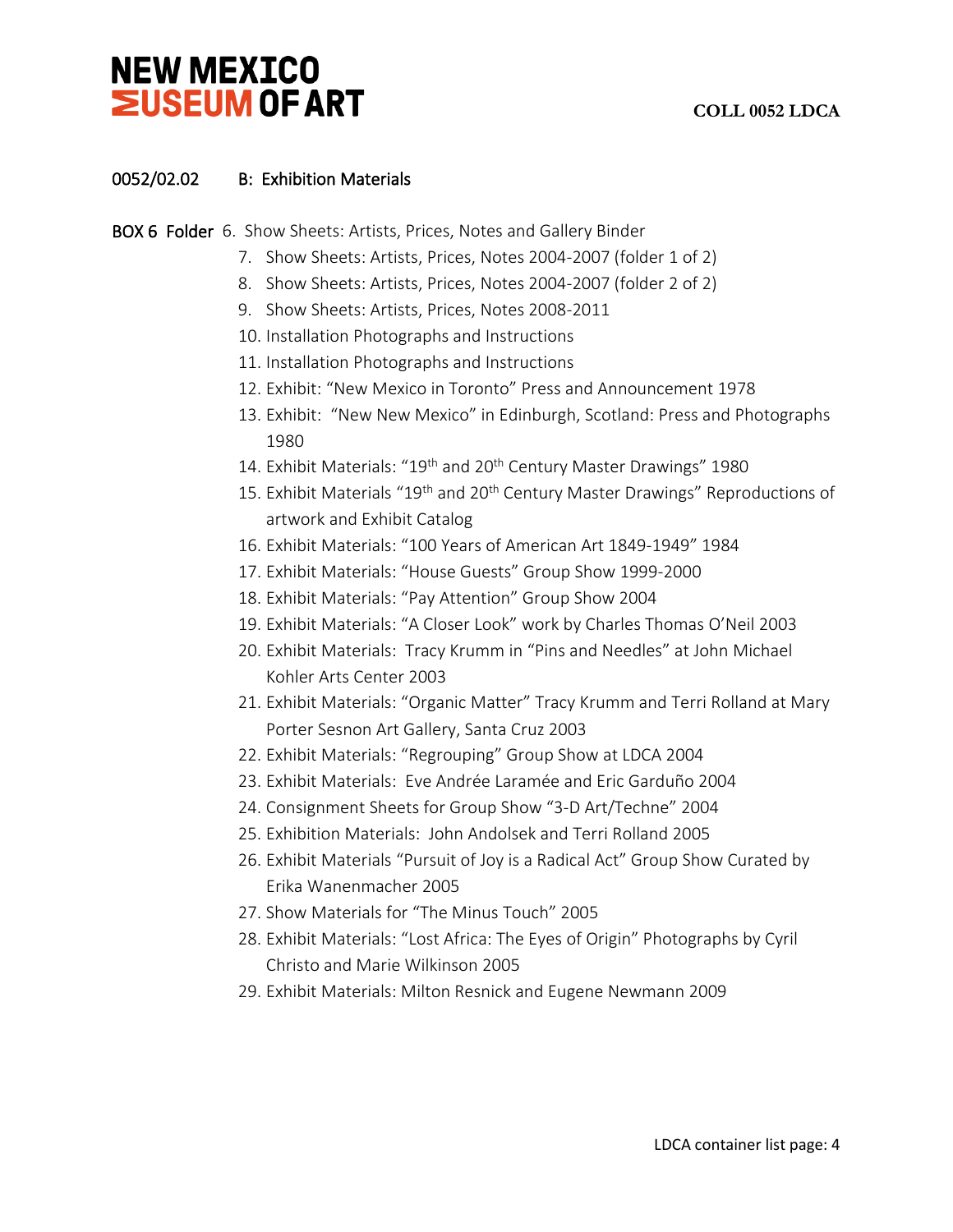

# 0052/02.03 C: Special Shows and Art Fairs

### BOX 6 Folder 30. Exhibit Materials: "Women at Work" Show at Theater Work 1997

- 31. Exhibit Materials: Park Ryu Gallery and Jin Yang Lee 2001
- 32. Correspondence and Information Sheets on "Faces of the Fallen" Show in Washington DC, 2004
- 33. Wonder Salon at LDCA: Correspondence and Exhibit Materials 2009-2010
- 34. Materials for Benefit Show for Santa Fe Preparatory School at Center for Contemporary Art 2009
- 35. "Grenade" by Martin Cary Horowitz: Insurance Claim; Consignment papers to Museum of Contemporary Art at the Ozark, Hot Springs AR 2009-2010
- 36. Arco Art Fair Madrid Spain 2002
- 37. Art Cologne 2002
- 38. Los Angeles Art Show: "Old Masters to Cutting Edge Contemporary" 2003
- 39. ART Santa Fe Exhibitor Materials 2005-2010
- 40. FLOW Miami: Invitational Art Fair 2006
- 41. Art Chicago Art Fair Exhibitor Materials 2007-2010
- 42. Application to Photo London, Michael Eastman 2008
- 43. Other Art Fairs: Exhibitor Materials 2006-2010

#### 0052/02.04 D: Press and Press Releases

- BOX 7 Folder 1. Publicity: Articles and advertisements regarding Linda Durham and LDCA Gallery, includes oversize items and multiple THE Magazines
	- 2. Press: Newspaper and Magazine Articles on LDCA and Linda Durham
	- 3. Publicity: Articles on Artists and LDCA Gallery and Radio Interviews with artists and Linda Durham 1978, 2002
	- 4. Press: Articles on LDCA New York City Gallery 2001-2002
	- 5. Press Releases 1981
	- 6. Press Releases 1982
	- 7. Press Releases 1983
	- 8. Press Releases 1984
	- 9. Press Releases 1985
	- 10. Press Releases 1986
	- 11. Press Releases 1987
	- 12. Press Releases 1988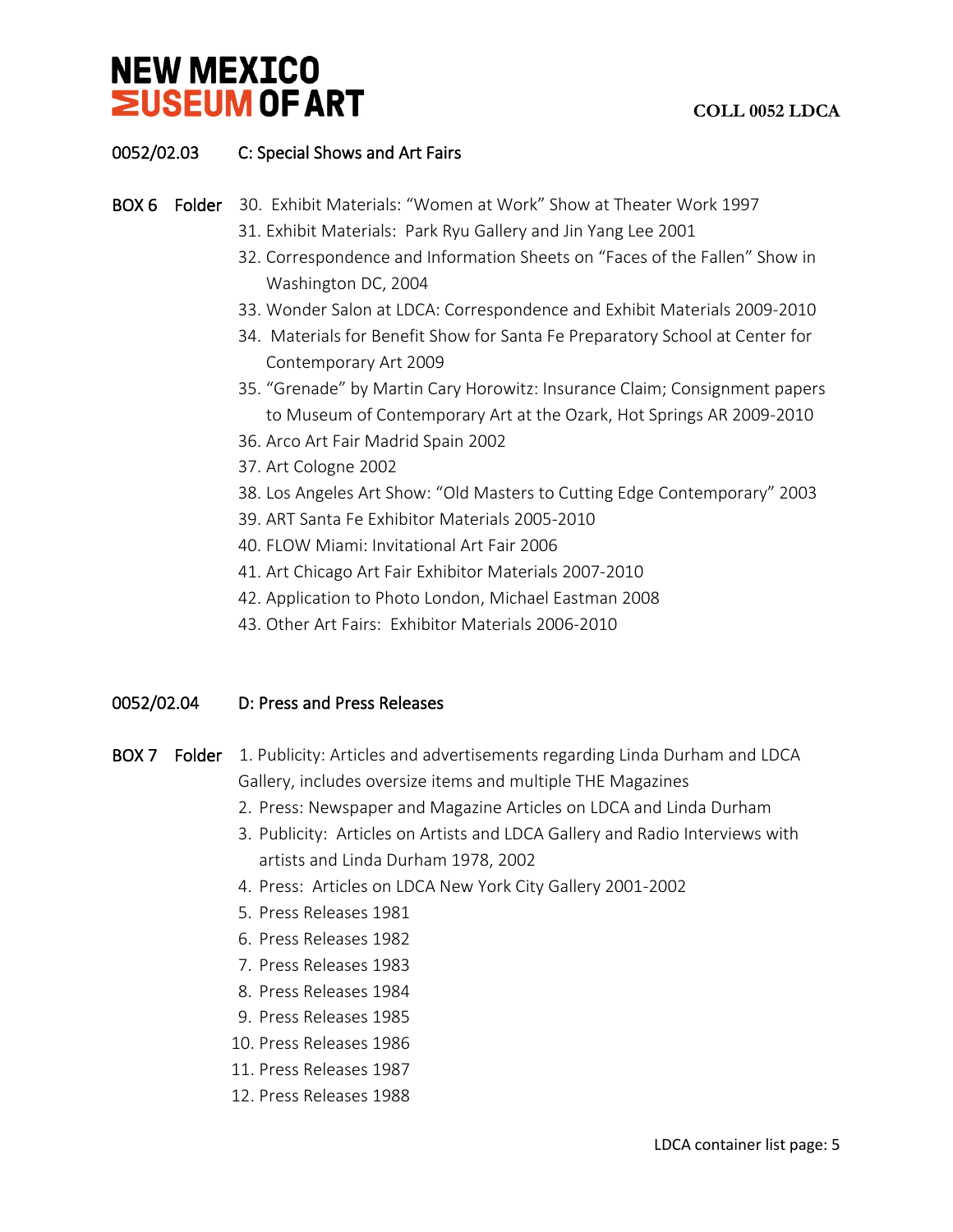

- 13. Press Releases 1989
- 14. Press Releases 1990
- 15. Press Releases 1991
- 16. Press Releases and New York Press List 2003
- 17. Press Releases 2004 and other press
- 18. Press/Image Requests and Correspondence 2004-2005

#### COLL 0052/03

#### SERIES 3: GALLERY OPERATIONS

*Boxes 7-8; Flat File 1*

BOX 7 Folder 19. Gallery Contact List Artists and Clients \*SENSITIVE

- 20. Patronship Program Materials and Booklets 2010
- 21. Memos from Linda Durham
- 22. LDCA Gallery Exhibition Schedules 1999-2003
- 23. LDCA Gallery Staff Meeting Agendas 1999
- 24. LDCA Gallery Staff Meeting Agendas 2000
- 25. Notes from Staff Meetings on Gallery Operations, Plans, Job Descriptions
- 26. Gallery Operations: Employee Notes, Correspondence, Business Registration
- 27. Gallery Employees and Interns
- 28. Gallery Operations: Real Estate
- 29. Galisteo Gallery Construction, Budgets, Correspondence with Beverly Spears Architects, Architectural Plans 1997
- 30. LDCA Gallery at 1101 Paseo de Peralta Lease, Business License, Contracts, Architectural Plans; 2004-2005
- 31. LDCA Business Summary and Profile, 2009
- 32. Gallery Ownership: Stock agreements Documents between Linda Durham and Allene Lapides
- 33. MARCHFORTH LTD. Corporate Papers: papers regarding ownership and partnerships.
- 34. Linda Durham NYC: Murray Hill Properties, 2003-2005
- 35. Lemmons-Durham NYC: Financial Records
- 36. Lemmons-Durham NYC: Bobbie Lemmons Expenses
- 37. Lemmons-Durham NYC: Correspondence, Consignments, Invoices, 2004- 2006
- 38. Gallery Inventory: Item Listing 2008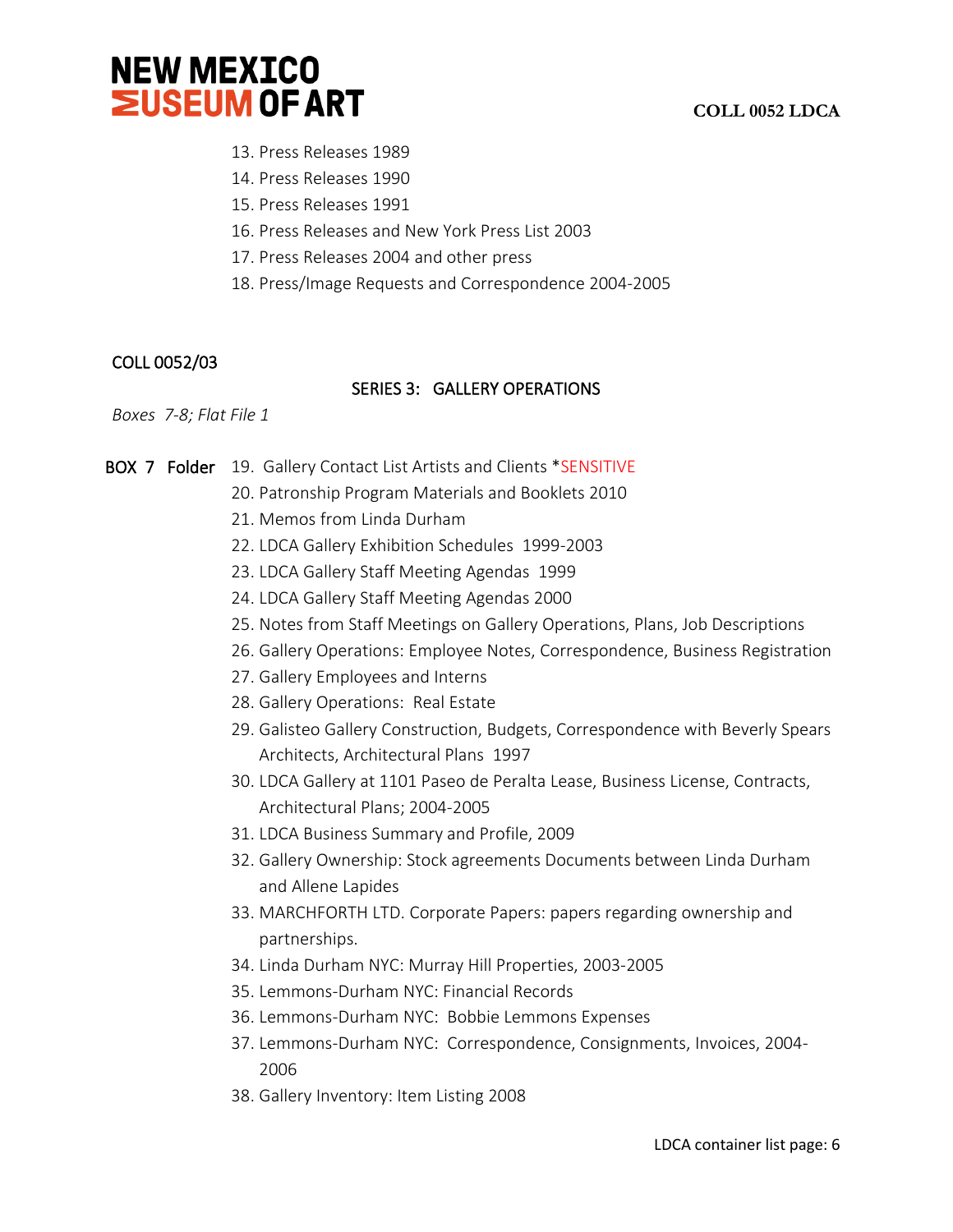

- 39. Gallery Inventory and Price List 2010
- 40. Galisteo Gallery Inventory as of March 5, 2004 and other Galisteo Gallery Documents
- 41. Loan Documents for Recursas de Santa Fe June 21, 1989
- 42. Loan Agreement and Correspondence with Phoenix Art Museum for Phoenix Triennial 1998
- 43. Loans to Other Institutions 2001-2003
- 44. Appraisals 1995
- 45. Consignment Forms and Commission Payments 1989-2000
- 46. Consignment Forms and Loan Agreements 1986-1988
- 47. Consignment and Transfer Records 2003-2009 (folder 1 of 2)
- 48. Consignment and Transfer Records 2003-2009 (folder 2 of 2)
- 49. Consignments from Clients: Forms and Records 1999-2003
- 50. Consignment Form and Appraisals of work by Rick Dillingham, Consigned by Client Marleen Meyerson, 1997
- 51. Consignment Agreement and Payment Records with Hasted Hunt Galley for work by Joel Peter Witkin, 2005-2006
- 52. Consignment: Special Sale (unrealized) of Roy Lichtenstein's work "Modern Love Waltz" Music Box 1997-1998
- 53. Consignment: Special Auction Sale of "The Lilacs" by Natalia Goncharova at Christie's Inc, consigned by Honora Moore, 2009
- 54. Consignment: Ton Haak Correspondence Regarding Dutch Artists Josephine Sloet and Gerard Verdijk, 1998
- BOX 8 Folder 01. Louis Ribak Estate Materials: Includes Inventory, Correspondence, and Contract, 1982-1985 (folder 1 of 3)
	- 2. Louis Ribak Estate Materials: Includes Inventory, Correspondence, and Contract, 1982-1985 (folder 2 of 3)
	- 3. Louis Ribak Estate Materials: Includes Inventory, Correspondence, and Contract, 1982-1985 (folder 3 of 3)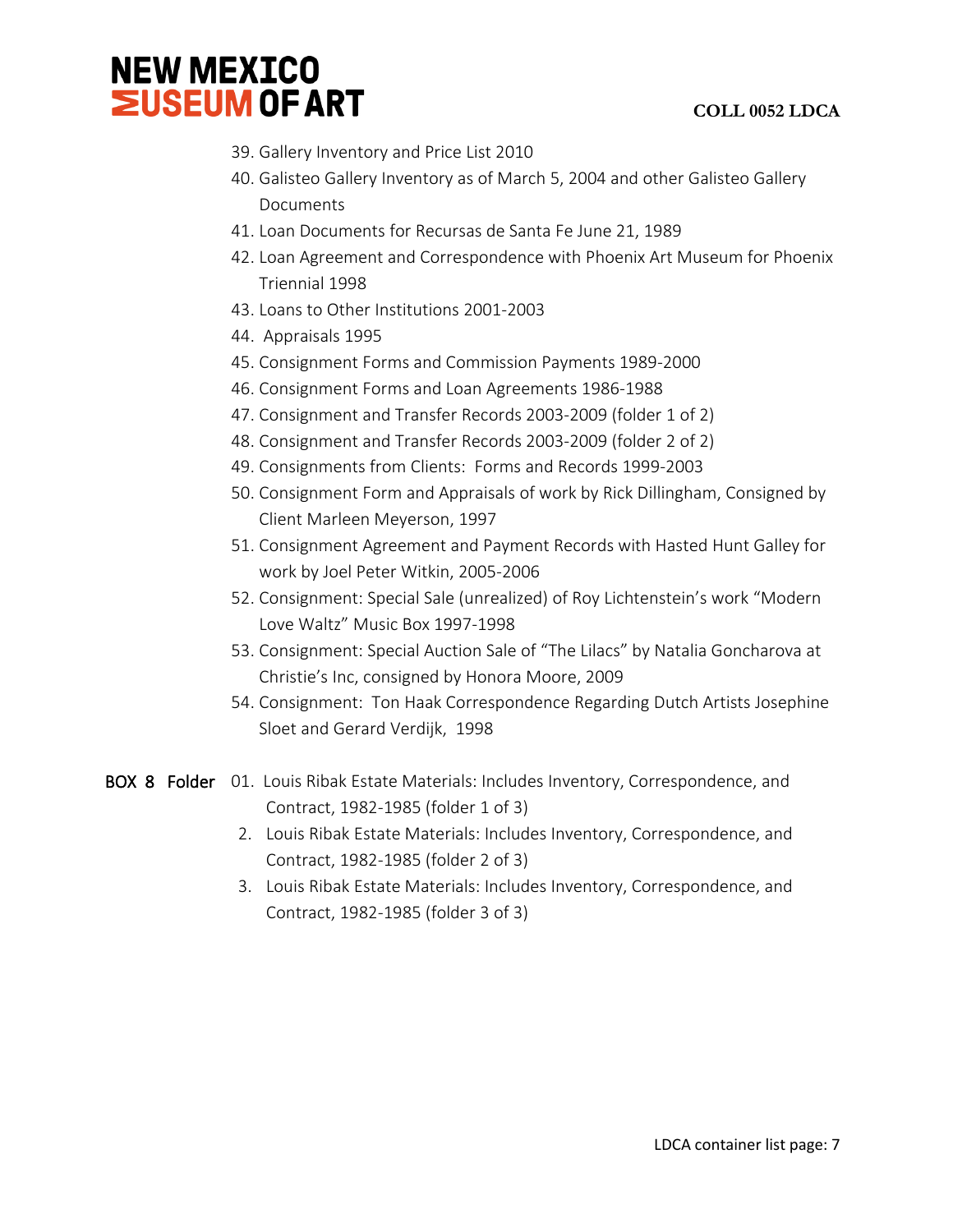

### COLL 0052/04

# SERIES 4: COMMUNITY ENGAGEMENT AND TEACHING

*Organized in 2 subseries Box 8*

#### 0052/04.01 A: Community Engagement and Special Projects

- BOX 8 Folder 4. Professional Associations and Memberships
	- 5. SITE Santa Fe Local Advisory Committee Activities
	- 6. SITE Santa Fe Auction 2005
	- 7. Santa Fe Opera Guild Silent Auction "Masked Ball" 2001
	- 8. "Two By Two" for AIDS and Art Benefit Auction, Robert Kelly and LDCA Donation, 2003
	- 9. Outside Projects
	- 10. "Golden Grenade" Essay Contest Essays 1-16: Essays Inspired by "Golden Grenade" sculpture by Martin Cary Horowitz, (folder 1 of 2), 2004
	- 11. "Golden Grenade" Essay Contest Essays 17-34: Essays Inspired by "Golden Grenade" sculpture by Martin Cary Horowitz, (folder 2 of 2), 2004
	- 12. Essays from 2009 Essay Contest on "The Importance of Art in this Challenging Political and Economic World" (folder 1 of 2), 2009
	- 13. Essays from 2009 Essay Contest on "The Importance of Art in this Challenging Political and Economic World" (folder 2 of 2), 2009
	- 14. Meow Wolf Press and Notes, CD "Geodecadent", 2009-2010

# 0052/04.02 B: Teaching and Workshops

- BOX 8 Folder 15. Linda Durham Workshop Teaching Materials, 1994-1998
	- 16. "Art as Investment" Workshop Conducted by Linda Durham at the Santa Fe Investment Conference, 1987
	- 17. "Art Smart" Marketing Workshop in Salt Lake City, Utah with Linda Durham Panel Speaker, 1995
	- 18. Sundance workshop at Utah Arts Council: Linda Durham Workshop 2004
	- 19. Linda Durham's Teaching Materials for Santa Fe Community College Course "Contemporary Art Gallery Issues", 2006-2009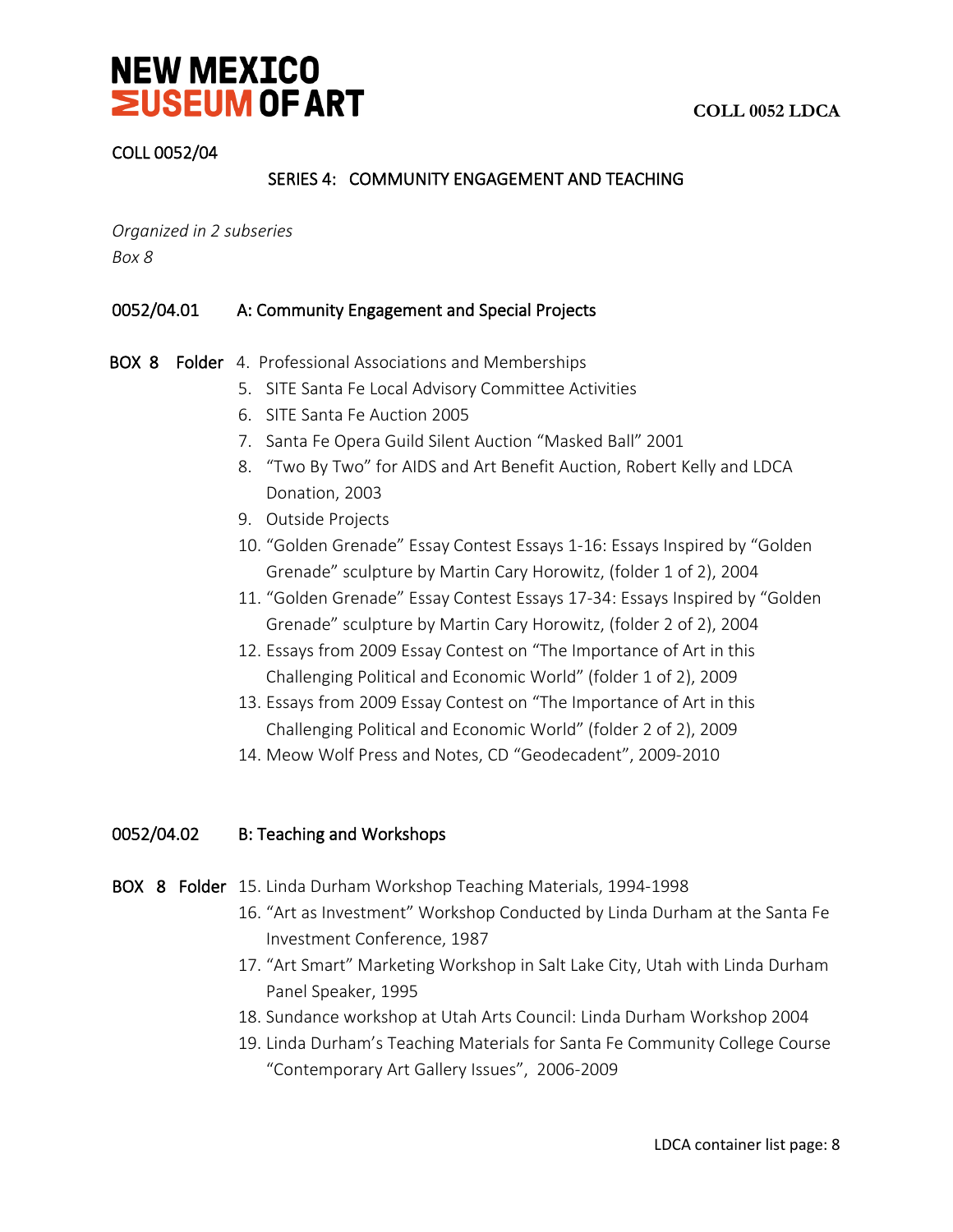

- 20. Student Essays (ungraded) for Courses Taught by Linda Durham at Santa Fe Community College (SFCC), 2005-2009 (folder 1 of 3)
- 21. Student Essays (ungraded) for Courses Taught by Linda Durham at Santa Fe Community College (SFCC), 2005-2009 (folder 2 of 3)
- 22. Student Essays (ungraded) for Courses Taught by Linda Durham at Santa Fe Community College (SFCC), 2005-2009 (folder 3 of 3)

# COLL 0052/05

# SERIES 5: CORRESPONDENCE

# \*SENSITIVE

*Organized in 3 subseries. Boxes 8-10*

### 0052/05.01 A: Gallery Correspondence, General

#### BOX 8 Folder 23. Client Correspondence: Prospective Sales Notes

- 24. "B" Client Correspondence
- 25. Boeckman Correspondence Regarding Property Lease at 400 Canyon Road and 301 Garcia Street, Santa Fe, NM
- 26. "C" Client Correspondence, 1995-1998
- 27. Judy Chicago Newsletters and Letter to Linda Durham
- 28. "D" Client Correspondence
- 29. "E" Client Correspondence
- 30. "F" Client Correspondence
- 31. "G" Client Correspondence
- 32. "H" Client Correspondence
- 33. "J" Client Correspondence
- 34. "K" Client Correspondence
- 35. "L" Client Correspondence
- 36. Emily Landau Client Correspondence, Fisher-Landau Center NY
- 37. Laumier Sculpture Park Correspondence and Publication,1999
- 38. Leslie Lund Correspondence Regarding Peter Sarkisian Installation in Bodrum, Turkey, 2000-2001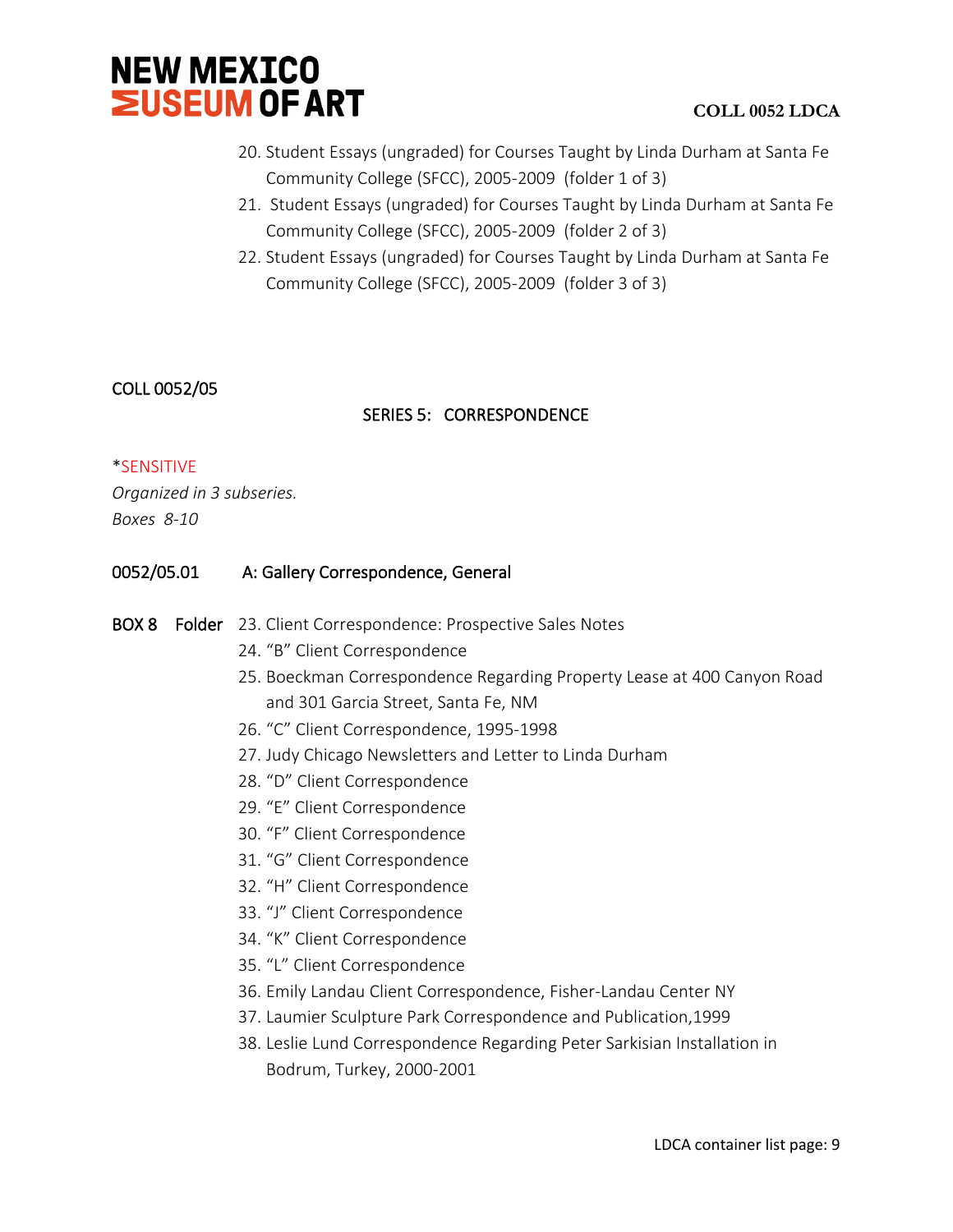# **COLL 0052 LDCA**

# BOX 9 Folder 1. "M" Client Correspondence (folder 1 of 2)

- 2. "M" Client Correspondence (folder 2 of 2)
- 3. New Mexico Museum of Fine Art Correspondence, 1982-1998
- 4. Museum of Albuquerque Correspondence and Loan Agreement 1980-1993
- 5. "N" Client Correspondence
- 6. Correspondence with Neiman Marcus Regarding Installation of Sculpture by Linda Fleming; includes Notes and Prints, 2002
- 7. "O" Client Correspondence
- 8. Bruce Owen Correspondence
- 9. "P" Client Correspondence (folder 1 of 2)
- 10. "P" Client Correspondence (folder 2 of 2)
- 11. Palm Springs Desert Museum Correspondence and loan Receipt 1984-1988
- 12. Phoenix Art Museum Correspondence, Loan Agreement, and other Materials, 1979, 1981, 1987, 1991
- 13. Quartersaw Gallery Correspondence, 1998
- 14. "R " Client Correspondence (folder 1 of 2)
- 15. "R " Client Correspondence (folder 2 of 2)
- 16. "S " Client Correspondence (folder 1 of 3)
- 17. "S " Client Correspondence (folder 2 of 3)
- 18. "S " Client Correspondence (folder 3 of 3)
- 19. Santa Fe Community College Correspondence and Loan Agreements
- 20. Snyder Fine Art Gallery Correspondence
- 21. "T" Client Correspondence
- 22. Tamarind Institute Correspondence
- 23. "V" Client Correspondence
- 24. "W" Client Correspondence
- 25. Wagschal, Rob and Marcia Correspondence
- 26. Wynn Las Vegas, NV Project Installation Correspondence and Materials; work by Peter Sarkisian, 2003
- 27. "Y-Z" Client Correspondence

# 0052/05.02 B: Gallery Copies of Sent Letters

BOX 9 Folders 28-32: Gallery Copies of Letters sent from LDCA Gallery, 1987-1991 BOX 10 Folders 01-04: Gallery Copies of Letters Sent from LDCA Gallery, 1993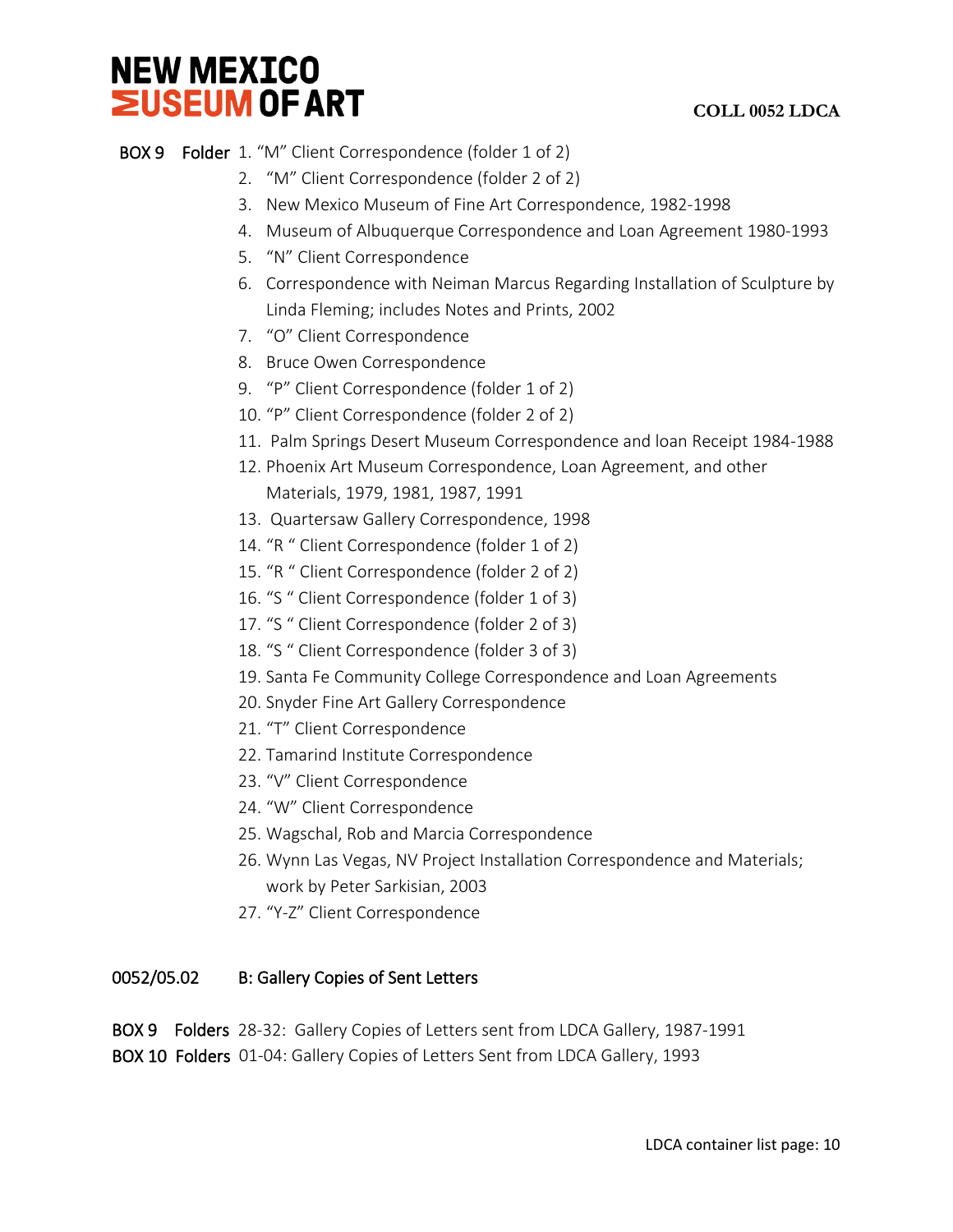# **COLL 0052 LDCA**

# 0052/05.03 C: "Tickle Files" (Client Outreach Letters)

BOX 10 Folders 05-13: "Tickle Files" 1999-2003

### COLL 0052/06

#### SERIES 6: FINANCIAL RECORDS

#### \*SENSITIVE

*Organized in four subseries. Boxes 10-15*

#### 0052/06.01 A: Billing Invoices for Art Sales 1987-2010

- BOX 10 Folders 14-21: Billing Invoices for Art Sales 1987, 1990
- BOX 11 Folders 01-20: Billing Invoices for Art Sales 1990, 1991, 1993, 1999, 2000, 2001
- BOX 12 Folders 01-27: Billing Invoices for Art Sales 2001-2008
- BOX 13 Folders 01-03: Billing Invoices for Art Sales 2009-2010
- BOX 13 Folder 04: Billing Invoices for Artist Patronship Program 2010

# 0052/06.02 B: LDCA Payments Made to Artists (artist payments)

BOX 13 Folder 05. Record of Payments to Artists 1988-1995

- 06. Ledger of Payments to Artist, 1999-2004
- 07. Artist Payment Log, 2008-2009
- 08. Payments to Artists January -December 1999 and Summaries of Payments to Artists 1999
- 09. Payments to Multiple Artists: 2000-2001
- 10. Payments to Multiple Artists: A-Z by Last Name, 2001-2010
- 11. Artist Payments: David Kimball Anderson, 2002-2010
- 12. Artist Payments: John Andolsek
- 13. Artist Payments: Victoria Bell
- 14. Artist Payments: Ciel Bergman (Cheryl Bowers)
- 15. Artist Payments: Phil Binaco, 2000-2006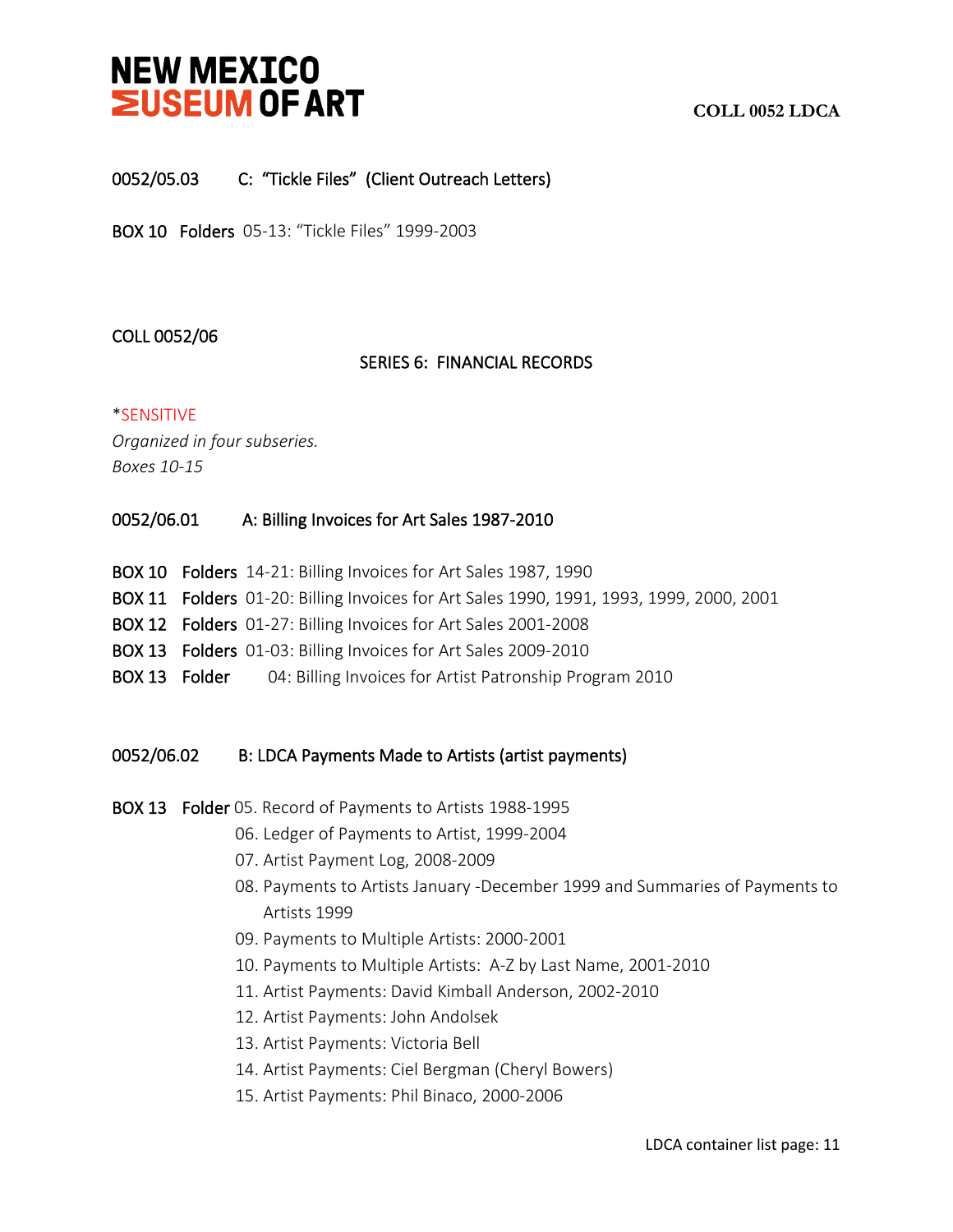# **COLL 0052 LDCA**

- 16. Artist Payments: John Connell 2001-2010
- 17. Artist Payments: Dirk DeBruycker 1993-2001
- 18. Artist Payments: Michael Eastman, 2007-2008
- 19. Artist Payments: Greg Erf, 2002, 2010
- 20. Artist Payments: Linda Fleming
- 21. Artist Payments: Larry (Lawrence) Fodor, 2005-2010
- 22. Artist Payments: Eric Garduño
- 23. Artist Payments: Shaun Gilmore
- 24. Artist Payments: Raphaëlle Goethals
- 25. Artist Payments: Gloria Graham
- 26. Artist Payments: James Havard
- 27. Artist Payments: Grant Hayunga, 2005-2008
- 28. Artist Payments: Richard Hogan, 2001-2008
- 29. Artist Payments: Martin Cary Horowitz
- 30. Artist Payments: Robert Kelly (folder 1 of 2)
- 31. Artist Payments: Robert Kelly (folder 2 of 2)
- 32. Artist Payments: Tracy Krumm
- 33. Artist Payments: Avra Leodas, 1983-1997
- 34. Artist Payments: Tim Litzman
- 35. Artist Payments: Lucy Maki
- 36. Artist Payments: Patrick McFarlin
- 37. Artist Payments: Stacy Neff
- 38. Artist Payments: Dana Newmann
- 39. Artist Payments: Eugene Newmann
- 40. Artist Payments: Charles Thomas O'Neil
- 41. Artist Payments: Tasha Ostrander
- 42. Artist Payments: Robert Parke-Harrison, 1995-1998
- BOX 14 Folder 01. Artist Payments: Holly Roberts, 1994-1998
	- 02. Artist Payments: Terri Rolland
	- 03. Artist Payments: Peter Sarkisian
	- 04. Artist Payments: Paul Sarkisian, 2005, 2006
	- 05. Artist Payments: Laura Scandrett, 2006-2009
	- 06. Artist Payments: Catharine Eaton Skinner, 2010
	- 07. Artist Payments: Yozo Suzuki, 2007-2008, 2010
	- 08. Artist Payments: John Tinker, 2010
	- 09. Artist Payments: Judy Tuwaletstiwa, 2000-2007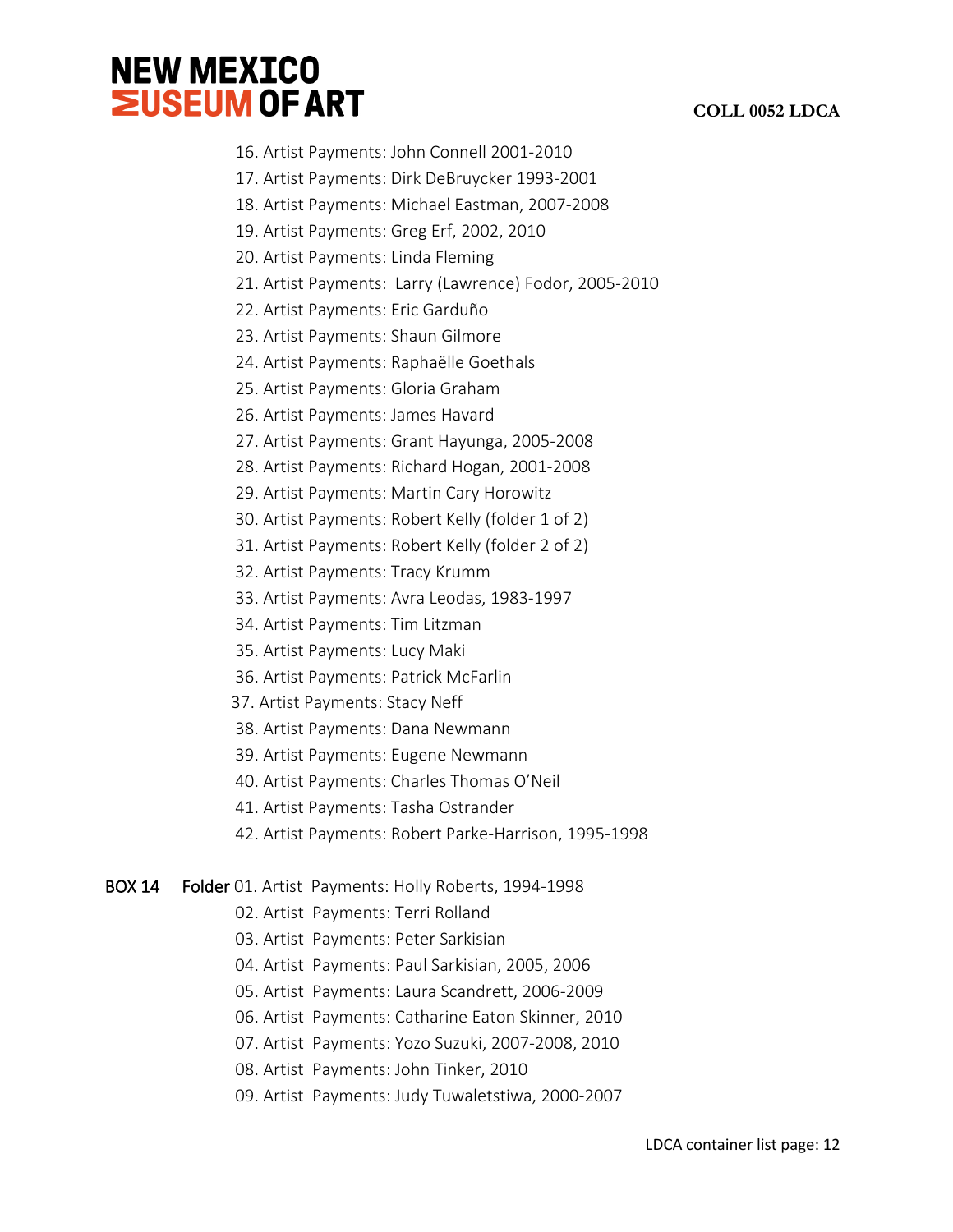

- 10. Artist Payments: Tom Waldron, 2003, 2005
- 11. Artist Payments: Erika Wanenmacher
- 12. Artist Payments: Joanne Yanoff, 2002-2004
- 13. Artist Payments: Barbara Zusman, 2000-2007

# 0052/06.03 C: Other Invoices Paid

- BOX 14 Folder 14. Invoices Paid by LDCA Gallery for Purchases of Art (includes inventory of gallery-owned art), 1990-2011
	- 15. Paid Gallerist Commissions Earned on Sales 1999
	- 16. Invoices Paid: Installation Services 1987-1991, 2000
	- 17. Invoices Paid: Promotional, Marketing, and Printing
	- 18. Invoices Paid: Photographic Services by Herbert Lotz for LDCA Gallery, 1986- 1992
	- 19. Invoices/Expenses Paid: Copies of Check Stubs; Lists of Payments, 2009-2011
	- 20. Invoices Paid: Crating and Shipping Services, 2004-2009 (folder 1 of 2)
	- 21. Invoices Paid: Crating and Shipping Services, 2004-2009 (folder 2 of 2)

# 0052/06.04 D: Financial Summaries and Reports

- BOX 15 Folder 01. LDCA Gallery Ledger Pages, Sales and Summaries 1987
	- 2. Linda Durham Gallery/MarchForth LTD Balance Sheets 1987 (folder 1 of 2)
	- 3. Linda Durham Gallery/MarchForth LTD Balance Sheets 1987 (folder 2 of 2)
	- 4. LDCA Gallery Financial Statement and Sales Report, 1988
	- 5. MarchForth LTD (Linda Durham Gallery) Balance Sheets 1990 (folder 1 of 2)
	- 6. MarchForth LTD (Linda Durham Gallery) Balance Sheets 1990 (folder 1 of 2)
	- 7. LDCA Gallery Check Ledger Pages 1990, 1991
	- 8. LDCA Gallery Balance Sheet 2001
	- 9. LDCA Gallery Register Report 2002
	- 10. LDCA Gallery Sales Reports 2002-2004
	- 11. LDCA Gallery Summary of Payables 2004
	- 12. LDCA Financial Statement July 2006
	- 13. LDCA Gallery Financial Reports 2004-2006
	- 14. LDCA Gallery Deposits Summaries 2008, 2009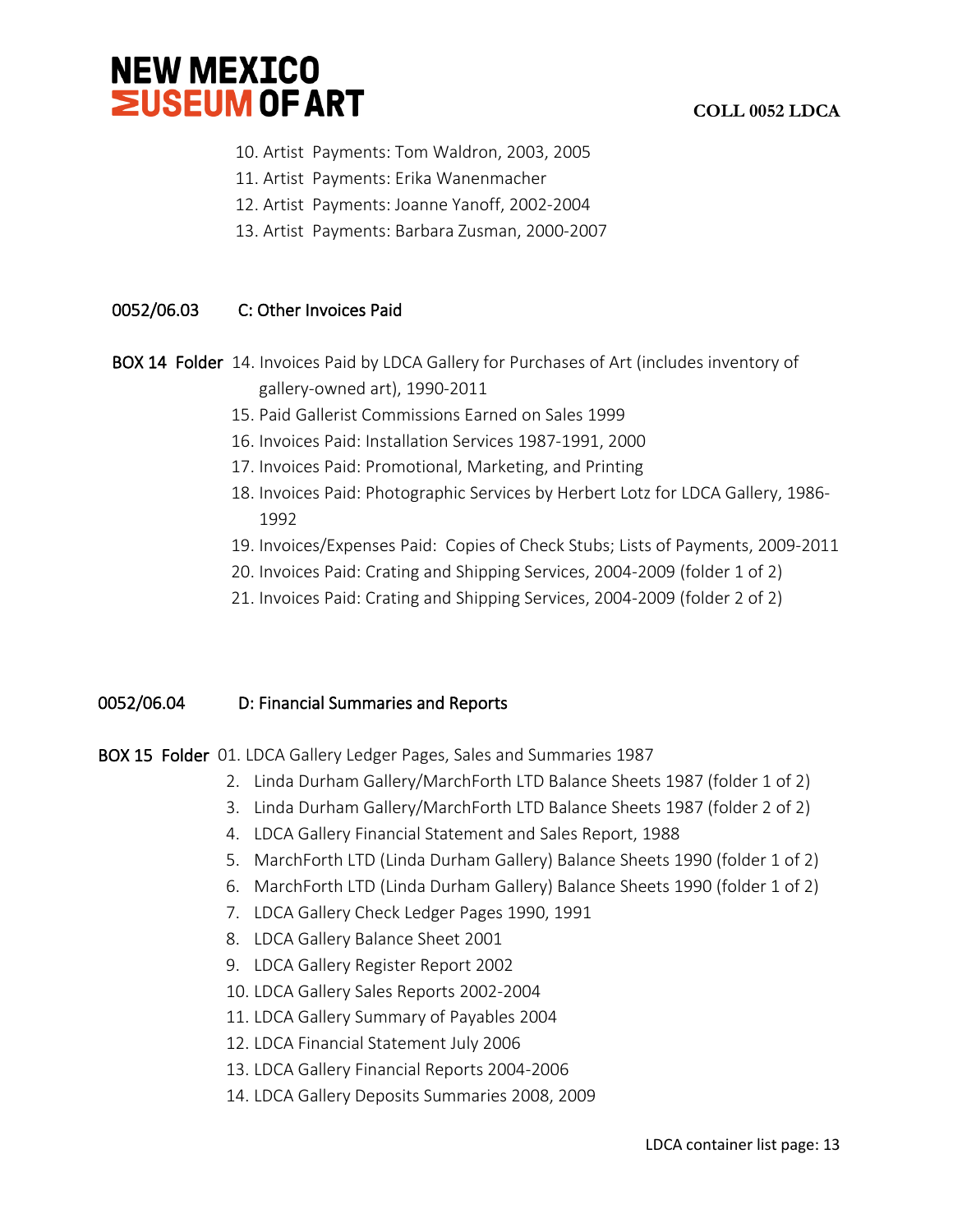

#### COLL 0052/07

### SERIES 7: GUESTBOOKS AND CALENDARS

| *SENSITIVE              |                                        |
|-------------------------|----------------------------------------|
| <b>BOX 16 Contains:</b> | 17 Guestbooks from Shows and Art Fairs |
|                         | 4 Business Calendars, 2005, 2008-2010  |
|                         | 1 Phone Message Logbook                |

#### COLL 0052/08

#### SERIES 8: ARTIST CATALOGS

BOX 17 *Includes Catalogs of work by the following artists:* 

Jan Ernst Adlmann David K. Anderson Larry Bell Victoria Bell Rodney Carswell Dirk DeBruycker Mia Enell Greg Erf Linda Fleming Larry (Lawrence) Fodor Kellog Johnson Robert Kelly Lucy Maki Patrick McFarlin Michael Moore Stacy Neff Charles Thomas O'Neil Tasha Ostrander Plane Truth with Timothy App, Constance de Jong, Rodney Carswell Holly Roberts Roswell Museum of Art Judy Tuwaletstiwa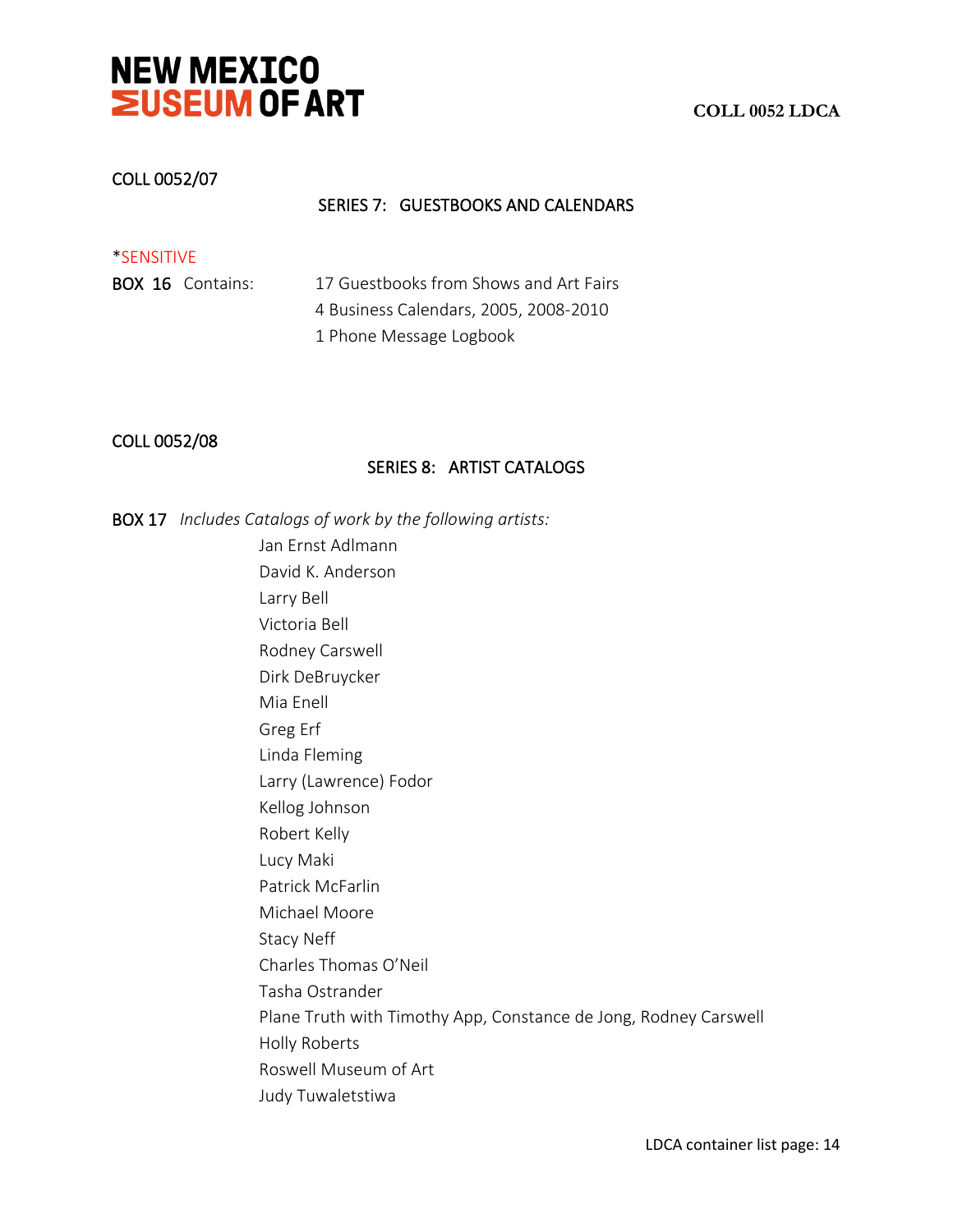



Erika Wannenmacher Jerry West

### COLL 0052/09

# SERIES 9: LINDA DURHAM, PERSONAL

#### *Box 14; Flat File 1*

BOX 14 Folder 22. CODE PINK In Iraq: Women for Peace Delegation Trip, includes Linda Durham's Lecture Materials and CD of Photos, 2004

- 23. Activism Travel: Trip to Gaza, International Women's Day; Trip to Uzbekistan; Photocopy of Trip Sketchbook by Jonathan Richards
- 24. Community Connections and Donations, SITE Santa FE, CCA, SF Council for the Arts, Buckaroo Ball, Warehouse 21, Rotary Foundation
- 25. Linda Durham Personal Profile: Includes Resume, Profile Press Pieces, Business cards, LDCA Gallery Newsletter 1982, Who's Who in America
- 26. Correspondence and Show Invitations Sent to Linda Durham and Bart Durham (De La Pena Books), 1976-1982
- 27. Personal Correspondence and Cards (folder 1 of 3)
- 28. Personal Correspondence and Cards (folder 2 of 3)
- 29. Personal Correspondence and Cards, Linda Durham Birthday Cards, undated (folder 3 of 3)
- 30. Linda Durham Mayoral Campaign Press, Flyers and Posters, 1993, 1994
- 31. Linda Durham Personal Collected "Fortunes" and Inspirational Quotations.
- 32. Ephemera: Santa Fe Arts, History, and Culture, includes pamphlets, maps, brochures, posters from 1970s and 1980s.
- 33. Galisteo Newsletters: "El Puente de Galisteo", edited by Lucy Lippard. Includes Galisteo Business Directory; 2002-2004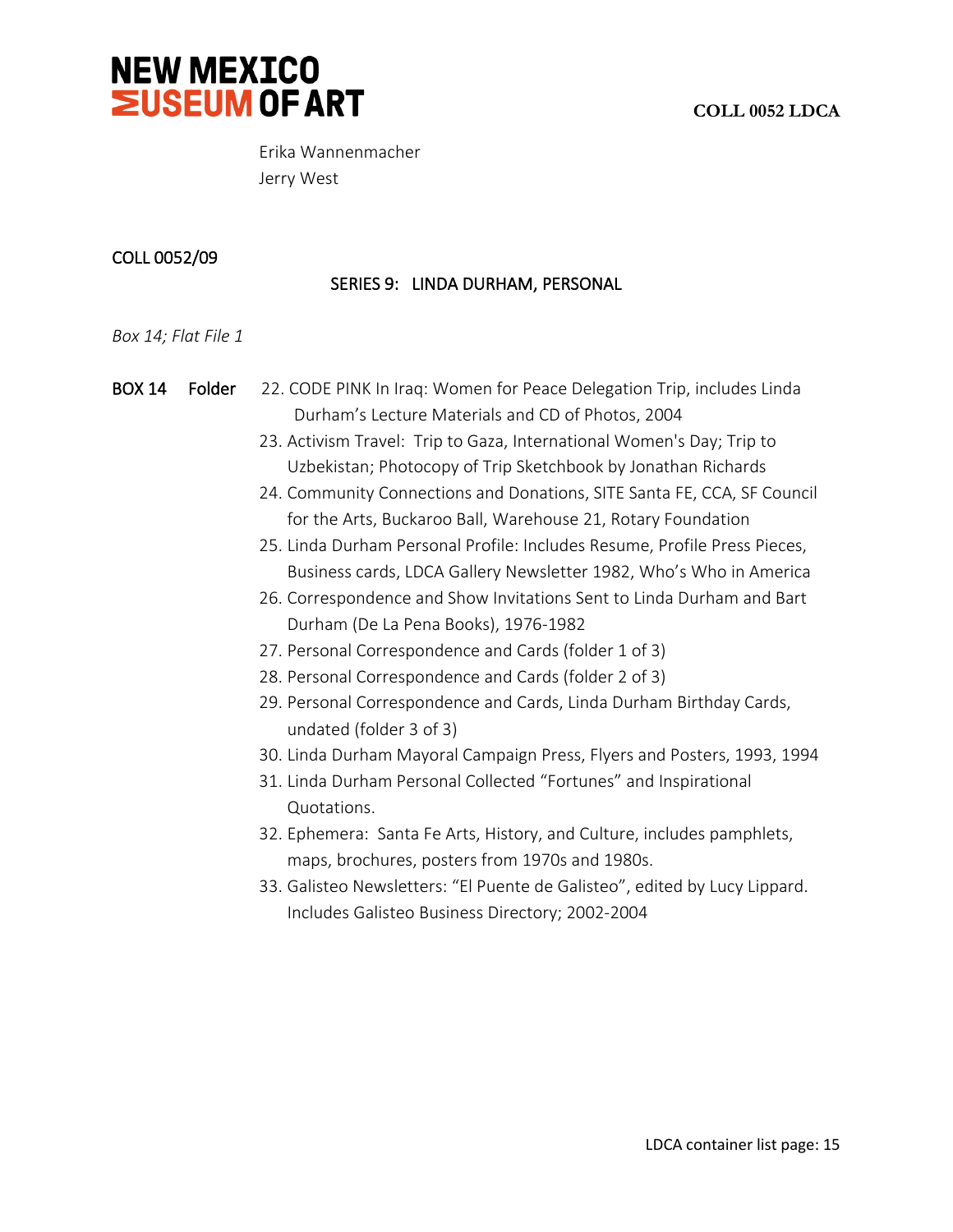

# COLL 0052/10

### SERIES 10: PHOTOGRAPHS

*Photo Boxes 3-6; Flat Photo Boxes 1-4*

- PHOTO BOX 1-2 Images of Artwork: See Series 1, Artist Files
- PHOTO BOX 3 Canyon Road Gallery Photographs of Events, Artists, Guests
- PHOTO BOX 4 Canyon Road Gallery Photographs of Events, Artists, Guests
- PHOTO BOX 5 Galisteo Gallery Photographs
- PHOTO BOX 6 Photographs from Art Chicago 2000, LDCA 10<sup>th</sup> Anniversary Black and White Party, "Toronto-NM" Linda Durham's first show in late 1970s.

FLAT PHOTO BOX 1 Folder 1. Photocopies of Photographs of Gallery Events and Artists, (many with handwritten notes identifying subjects). Undated.

- 2. Photographs: Black and white portraits of Linda Durham, a group of Unidentified, Women, Artists, Artwork, and Gallery, 1979, undated.
- 3.Photographs: Candid prints of Linda Durham and Gallery Guests/Artists. Photographs of Linda Durham with works by David K. Anderson (oversize prints in Flat File 1, folder 1)
- 4.Photographs taken at Los Angeles Art Fair, includes photograph of Linda Durham with then Mayor of LA Willie Brown.
- 5.Black and white photographs of paintings by Allen Graham; black and white photograph of Linda Durham in gallery with Allen Graham painting; photographs of an artist at work. Circa 1979- 1980

| FLAT PHOTO BOX 2 Photograph Album |  |
|-----------------------------------|--|
| FLAT PHOTO BOX 3 Photograph Album |  |
| FLAT PHOTO BOX 4 Photograph Album |  |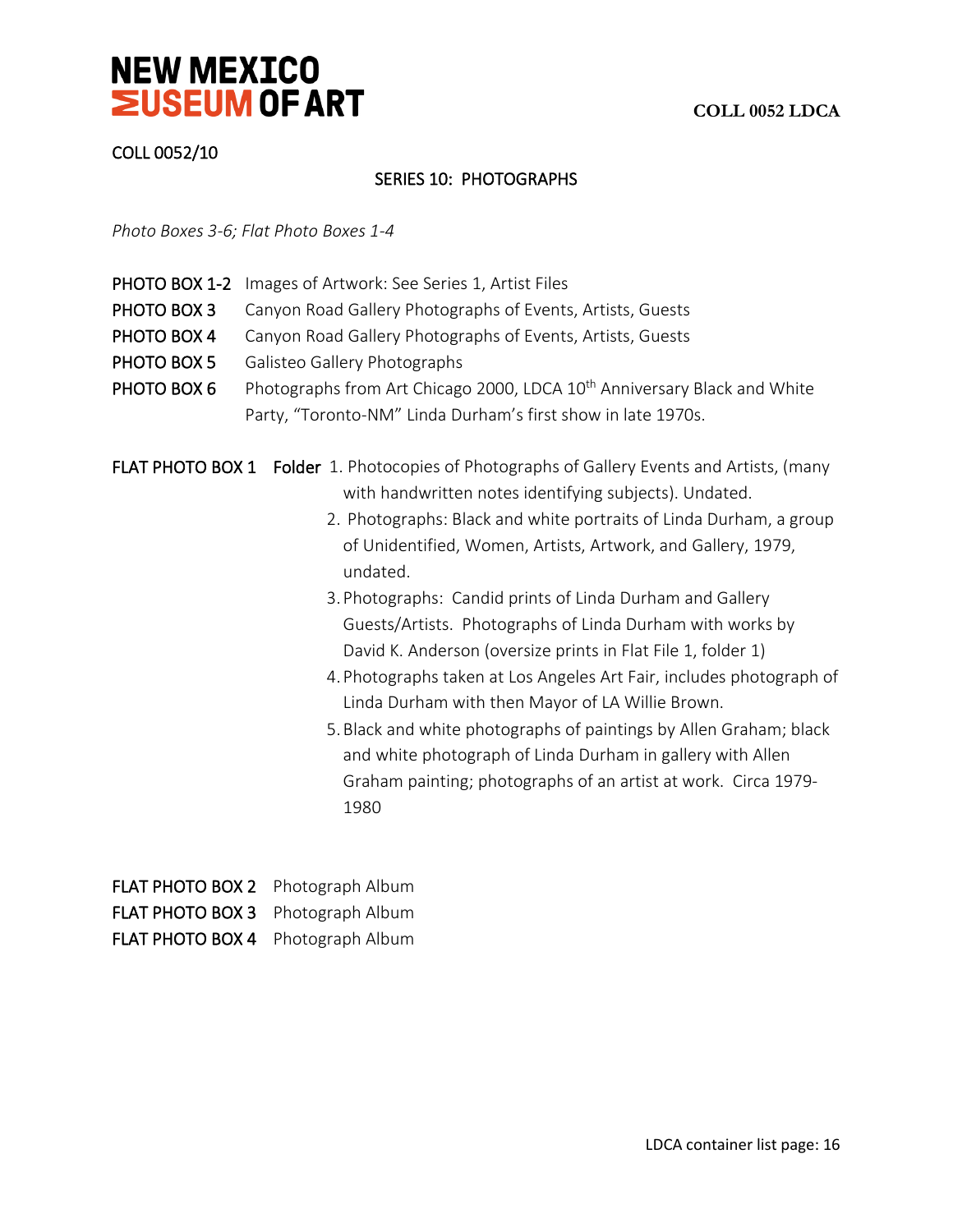

### BOX 18 Oversize Items

 052/01-018 Lawrence (Larry Fodor) Portfolio Binders (2) 052/01-063 Catharine Eaton Skinner Portfolio 052/02.02 Exhibition Materials: Gallery Binder 052/02.04 Press: THE Magazines

BOX 19 Audio Visual Media: VHS Tapes and CDS

0052/01 0052/02.04 052/03 0052/04.01 0052/09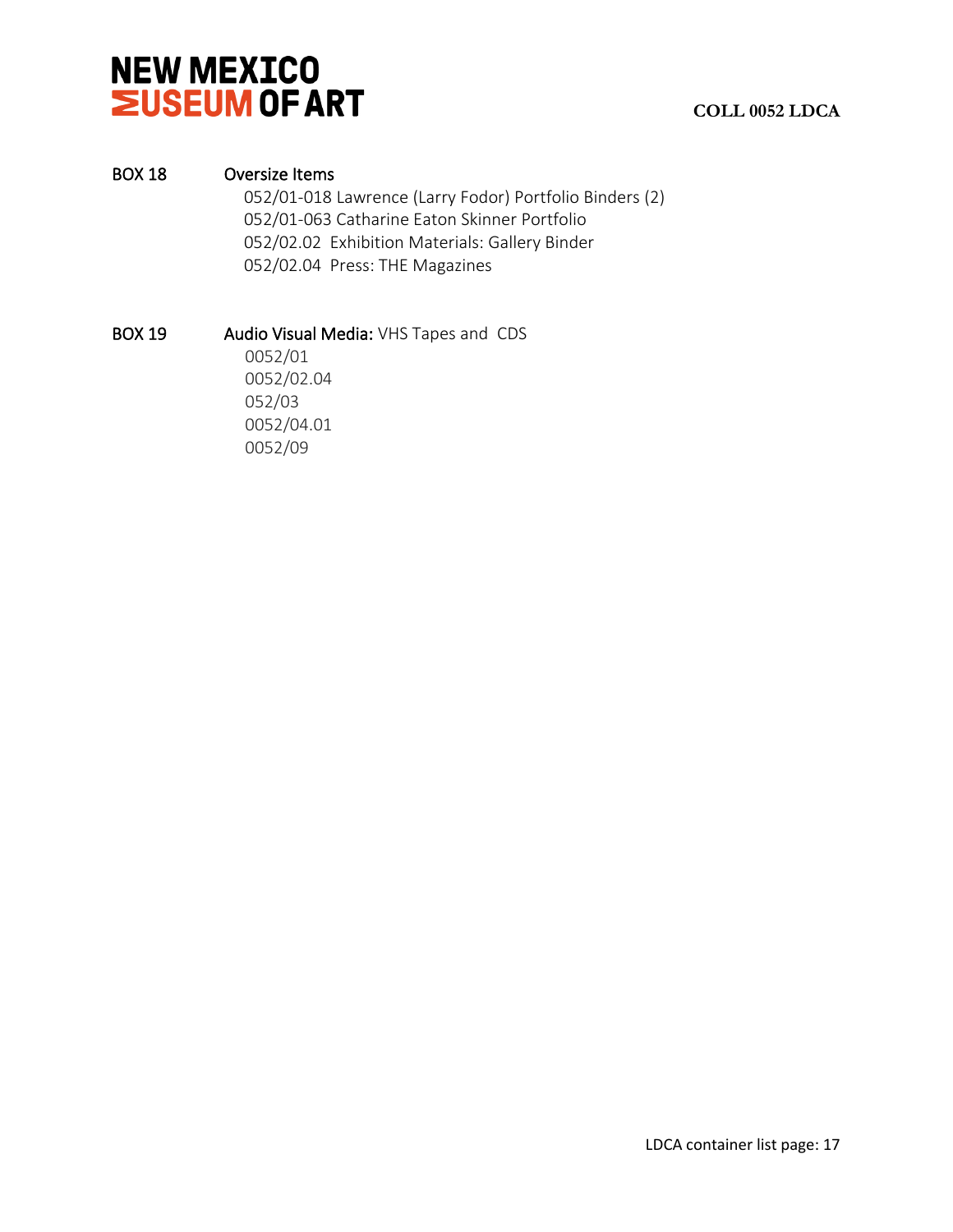# 0052/001: Artist Files Slide Boxes: List of Artists

# SLIDEBOX 1

- 1.1 David Anderson
- 1.2 David Anderson John Andolsek Victoria Bell
- 1.3 Victoria Bell Ciel Bergman (Cheryl Bowers)
- 1.4 Ciel Bergman Phil Binaco
- 1.5 Rodney Carswell Michelle Cooke Greg Erf
- 1.6 Greg Erf Linda Fleming

# SLIDEBOX 2

- 2.1 Linda Fleming Florencio Gelabert Shaun Gilmore
- 2.2 Raphaëlle Goethals
- 2.3 Raphaëlle Goethals Richard Hogan
- 2.4 Richard Hogan
- 2.5 Richard Hogan
- 2.6 Richard Hogan Jim Jag Raymond Jonson

# SLIDEBOX 3

- 3.1 Raymond Jonson Peter Joseph Robert Kelly
- 3.2 Robert Kelly
- 3.3 Robert Kelly